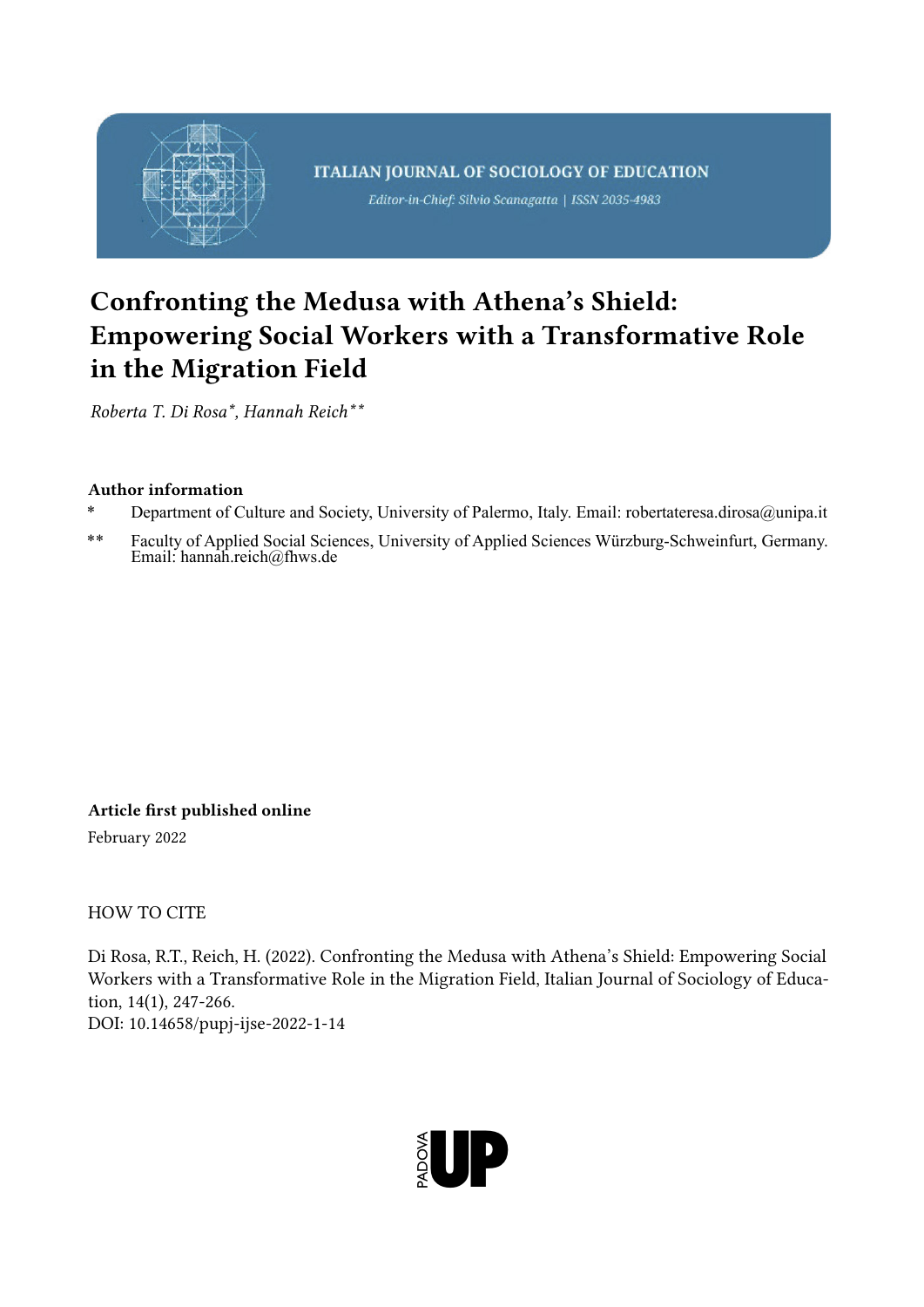# Confronting the Medusa with Athena's Shield: Empowering Social Workers with a Transformative Role in the Migration Field

*Roberta T. Di Rosa, Hannah Reich*

Abstract: Along with existing challenges, there are new ones leading social workers to become involved in increasingly international intervention processes. This has led to the development of the concept of International Social Work (Hugman, Moosa-Mitha & Moyo, 2010; Cox & Pawar, 2006; Dominelli, 2010), which provides a good opportunity to both depart from old patterns of administering aid (Healy 2008) and to embody a perception of itself as a transformative actor (Wintergerst 2017, p. 236). Assuming that it is true that the presence of different cultures acts as a catalyst in the processes of change in society, then this is equally valid for the development of this profession (Di Rosa, 2021). A profound behavioural change cannot be accomplished simply through "more" techniques, more competencies, but needs to move up on the scale into actually transforming beliefs and constructing identity (Dilts, Hallbom & Smith, 2012; Ramanathan & Link, 1999). However, there is still a long way to go within educational systems and outside, in society, to transform our systems accordingly. In this paper, we share our insights, gained through intercultural participatory exchange formats (Reich & Di Rosa, 2022), to foster our vision, in which we suggest transforming our educational systems so that we can truly embrace differences in programmes, supporting authentic self-realisation and collective empowerment, whilst working towards co-creating sustainable futures.

Keywords: Social work education, international social work, human rights, transcultural competences, post-colonial curricula.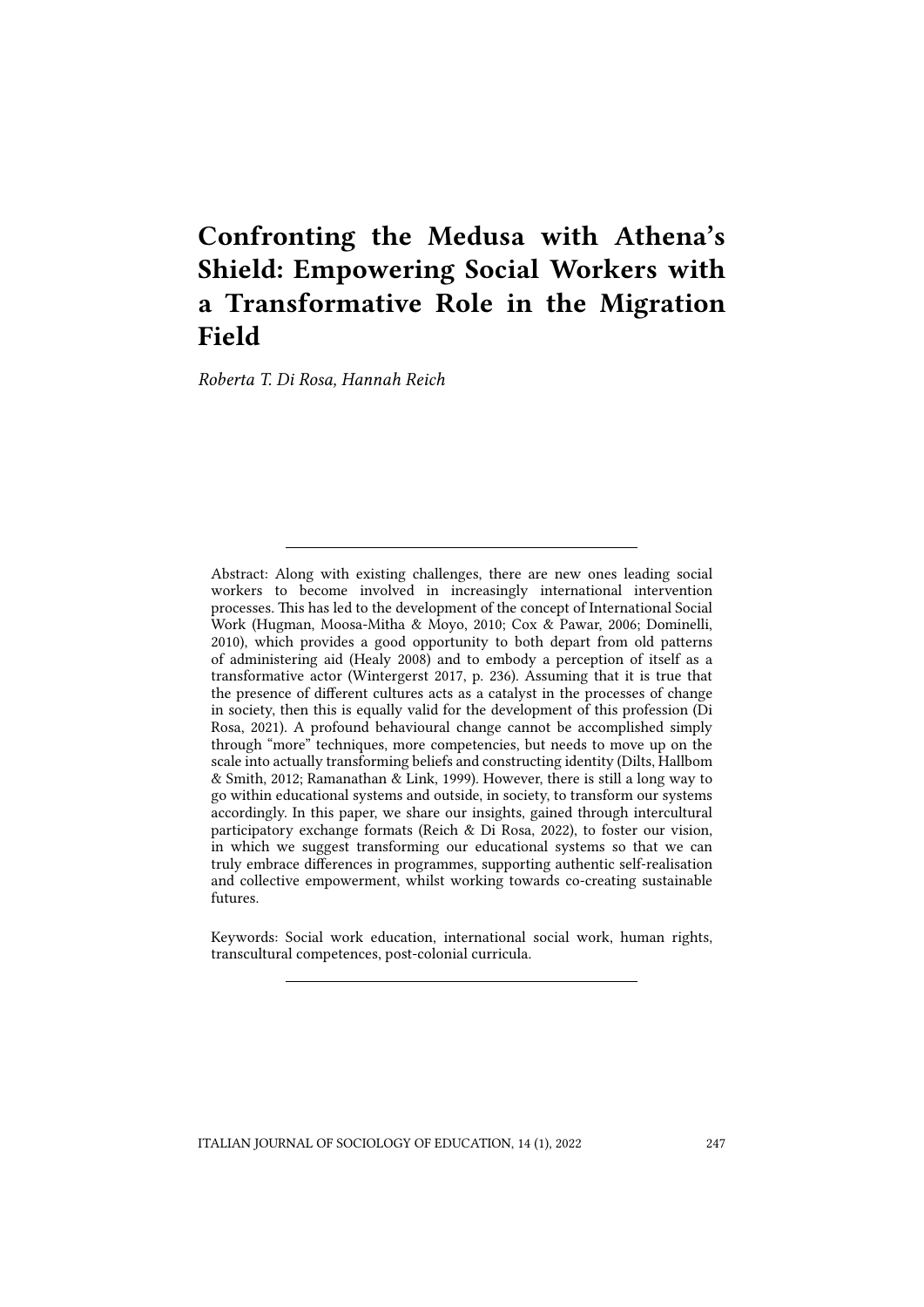#### Introduction: Social workers in the field of migration

Since the first "emergency migration" in Italy (1990s), social work has represented the interface and the filter between the Italian reception system and migrants, through initial assessment, orientation and "sorting" of migrants into the various local and national welfare agencies and in the network of public and private services within the reception system (Simone, 2020; Segatto et al., 2018).

In Italy, there is still a prevailing focus on social work intervention in the initial welcoming or management of migrants in reception centres, which can be understood in relation to the leading approach to migration predominant in Italy (Ambrosini, 2019). There is still a lack of a clear mandate for social work to be able to offer a contribution towards social justice and protection of human rights, beyond the professional contribution in the reception system. Currently, national policies seem unable to decide what to do about immigrants, concentrating almost exclusively on entry and security issues (Di Rosa, 2017a; Spinelli & Accorinti, 2019).

Migrant access to (and exclusion from) welfare services has been widely discussed (Calavita, 2005; Barn, 2008; Zincone, 2011; Baldwin-Edwards, 2012: Saraceno et al., 2013; Cesareo, 2020). Moving towards an acceptance and the coexistence of this diversity entails introducing structural changes in society and political institutions (Torres, 2011).

Only recently, is thought being given to the political and social potential of intervention aimed at integration and social cohesion through the development of studies and research about best practices in intervention and training for social workers (Barberis & Boccagni, 2017; Di Rosa, 2017b; Pattaro & Nigris, 2018). Furthermore, training and further education regarding social work is currently focusing on the development of intercultural professional skills, on the development of aid relationships in situations of cultural diversity (Shier et al, 2012; Di Rosa, 2017a; Cohen-Emerique, 2017). Beyond these competences, in the light of the growing awareness of the international dimension in social work praxis and training, it seems essential to support social workers not only in acquiring professional awareness regarding new forms of political, civic and social engagement to protect vulnerability, but also in bringing about individual and collective well-being. This includes the notion of "ownership", which needs to be dealt with most carefully in international settings structured on the basis of unequal power-relations (Reich, 2006), shifting towards a structural transformation, which was already expressed as of vital importance by Younghusbands in 1973: "The role of social workers is not as obedient servants of bureaucracy but in organising community action groups, engaging (in the current jargon) in conflict strategies." (Younghusbands, 1973, p. 1).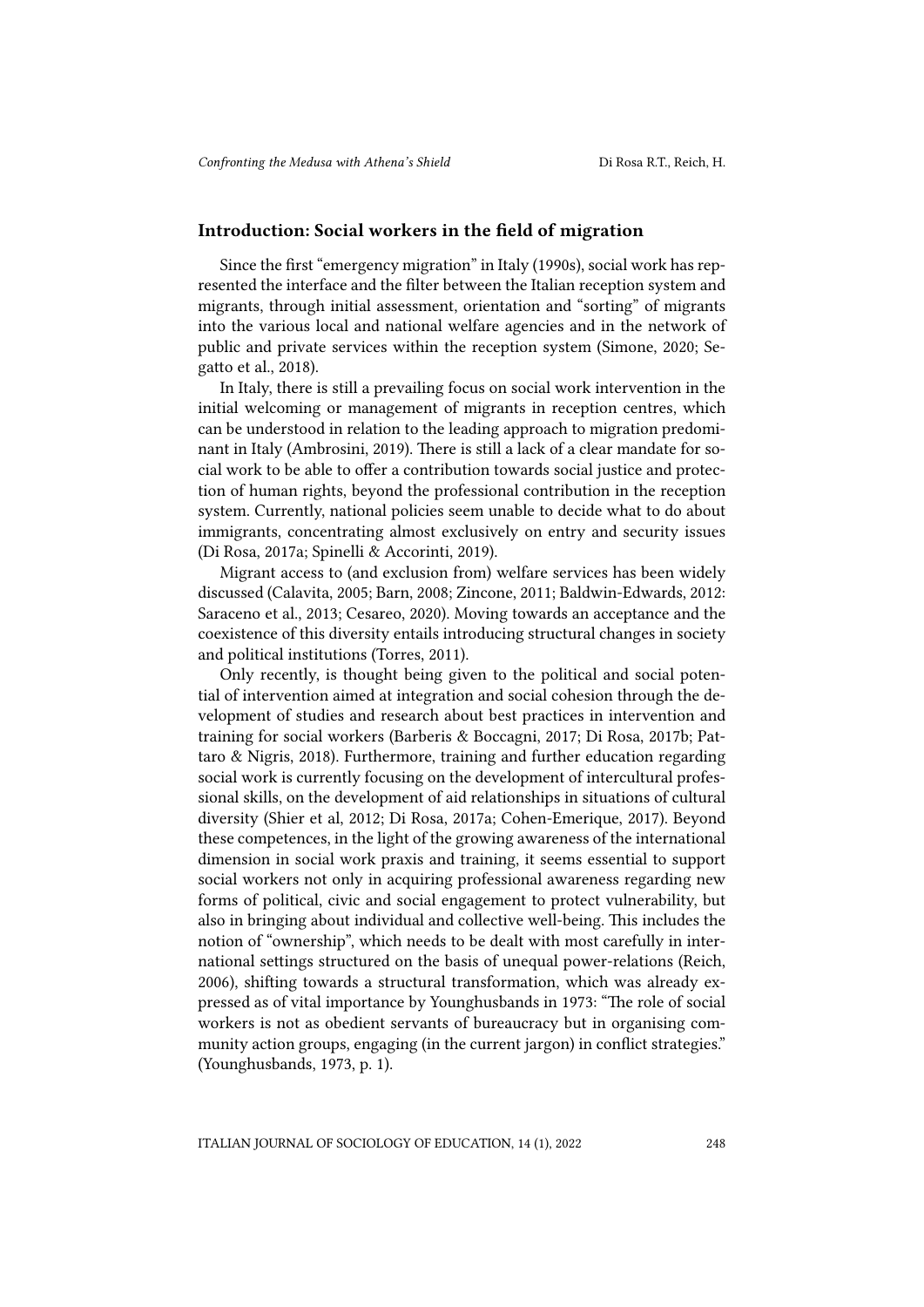Social work, in the last few years, has been threatened by changes in regulations and policies that, in the name of security and cuts in reception costs, risk engendering more illegality and social marginalization, more exploitation and exclusion. The consequences of this, in terms of social unrest, are more and more evident everywhere, especially on the outskirts of cities. Every day, social workers risk, wittingly or unwittingly, colluding with political orientations opposing their ethical and professional mandate, attempting to steer through organizational imperatives that compromise their professional values, experiencing a strong disjointedness between our professional manifesto and commitment to anti-oppressive/ethical social justice practice (Jönnson, 2014). As described in previous studies (Ferguson & Lavalette, 2006; Loakimidis & Teloni, 2013), social workers are increasingly facing 'loyalty problems' based on the discrepancy and occasional conflict of interests between the needs of 'service users' and the new practices and methods of social work. In the current system, the dividing line between "aid" and "control" is more and more indistinct, the possibility of social workers making their voices heard is being reduced considerably (Di Rosa, 2021). Thus, through specific training, social workers need to assume their professional identity and the values this implies, before entering the work place.

This becomes even more obvious with the increase in fear-based or populist politics. Embedded in the current economic and social situation, the spread of populism might engender a dangerous 'erosion' of the ethical and cultural bases of the profession.

"If not countered with solid preparation and professional ethics, populist doctrine exhibits an unexpected capacity to influence the culture of social workers." (Fazzi 2015, p. 604)

Another aspect, which might lead to an erosion of values is the fact that many social workers in this current economic and social climate are facing a considerable work overload, stress and burn-out.

Working in the field of migration, the discrepancies between ideals and work-outcomes are often extremely high. In the complex world of migration, the operational choices of each professional are obviously linked to his/her ethical and civic position. As regards services for migrants, there is a plurality of diverse solutions, and they cannot always be resolved in accordance with the code of ethics and the fundamental principles of social work. In the face of contradicting orders, as a result of the triple mandate, social workers are finding it almost impossible to adhere to the ethics of their profession. According to Staub-Bernasconi (2007), the ethical basis should rest on human rights and the idea of human dignity, so that social work can be considered a "human rights profession". The triple mandate also includes considerations regarding social justice, a consistent stand against discrimination and an at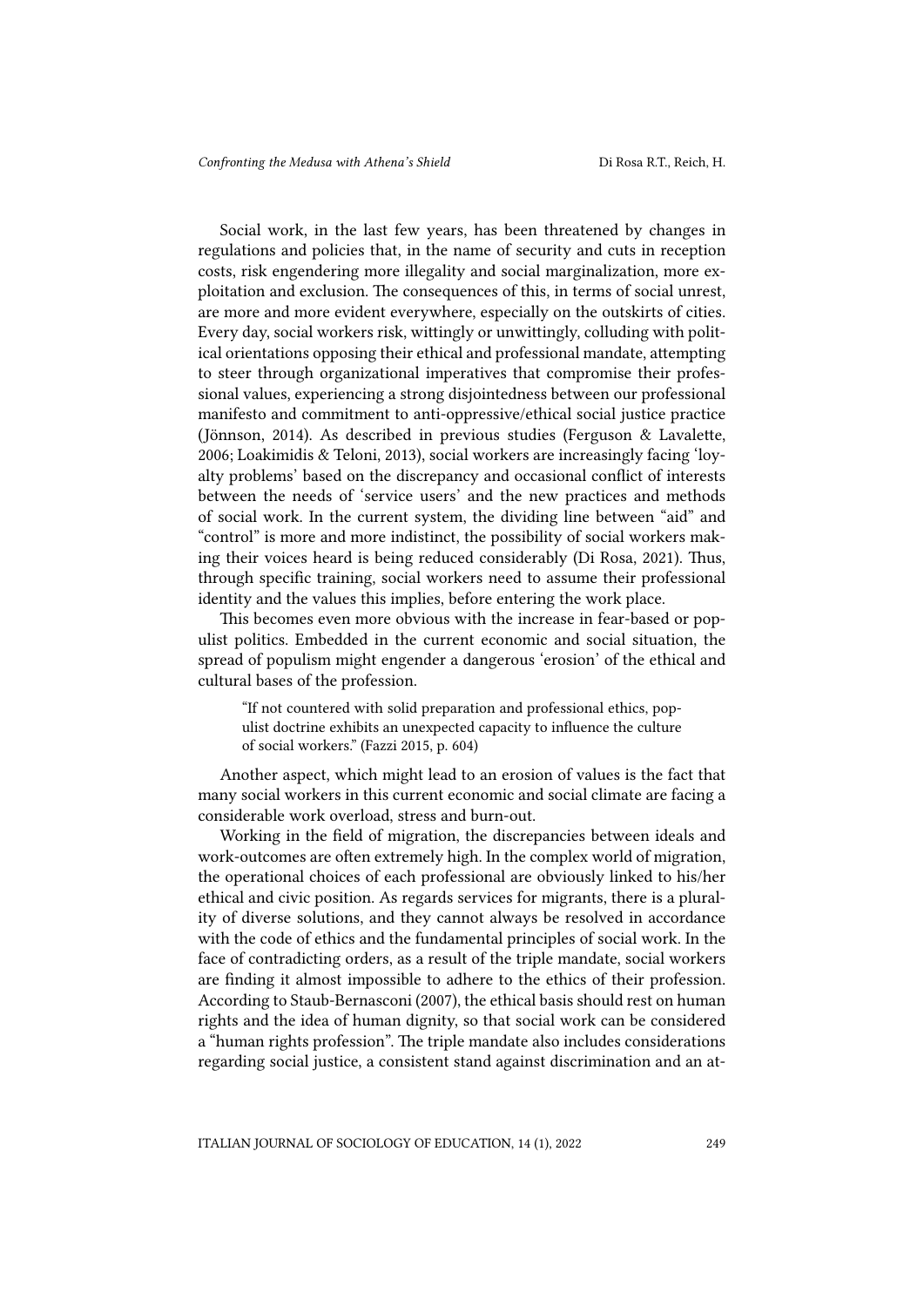titude which embodies the principles of recognition and respect (Lutz 2011). Ultimately, it also calls for the principle of resonance (Rosa 2016), to support the client, even if this "other" individual is perceived as strange, incomprehensible and irritating.

"A resonance-sensitive basic attitude is the prerequisite for also being able to face the completely foreign and initially completely incomprehensible and irritating in the reifying attitude of rejection, rejection or even of rejection, repudiation or even annihilation, but with a willingness to open up and to transform oneself, but with the readiness to open up and to one's own transformation." (Rosa 2016, p. 325; Transl. by Authors)

This willingness to reach out to what is "strange" runs counter to a perception of the world as something indifferent or hostile; it demands a basic trust in yourself and the surrounding world. Here again, social work training can help in creating an atmosphere of trust and belonging for inter-culturally diverse students, while embracing, in participatory settings, the verbalisation of different experiences, perceptions and world views. This preparation is needed, particularly, in the field of migration.

Following the above-mentioned line of argument, the universities of FHWS-Wurzburg and Palermo, set up a summer school in Italy: "Migrations and Societies at the Italian Coast: Human Lives, Reception Systems and Social Work approaches" funded by DAAD. The didactic goal was not only to provide information regarding the situation in Italy, but also to foster an intercultural exchange.

Over the two weeks of training, the time was divided up into talks regarding: the political and social situation on the Mediterranean borders and the reception system, with in-depth reports on some relevant topics, such as rescue at sea and the role of NGOs; protection procedures for migrant women as victims of violence; media representation of migration, foreigners and border management; a normative and criminological outline about human smuggling and human trafficking.

Along with these talks, students were engaged in workshops devoted to Practical Approaches, i.e. listening to, and exchanging, views with professionals and sharing their professional practices with them (e.g. trauma and vulnerability in the reception process; a comparison between two reception projects for unaccompanied foreign minors, one in Sicily and one in Campania).

The Summer School also incorporated practical, cultural learning tools, such as exercises from the "Theater of the Oppressed" (Boal, 1989) and a course in "theater for witness" (Miller, 2018). Here, in-depth stories from the participants were shared and embodied knowledge generated. Other presentations included "Arts based approaches", the action of denunciation through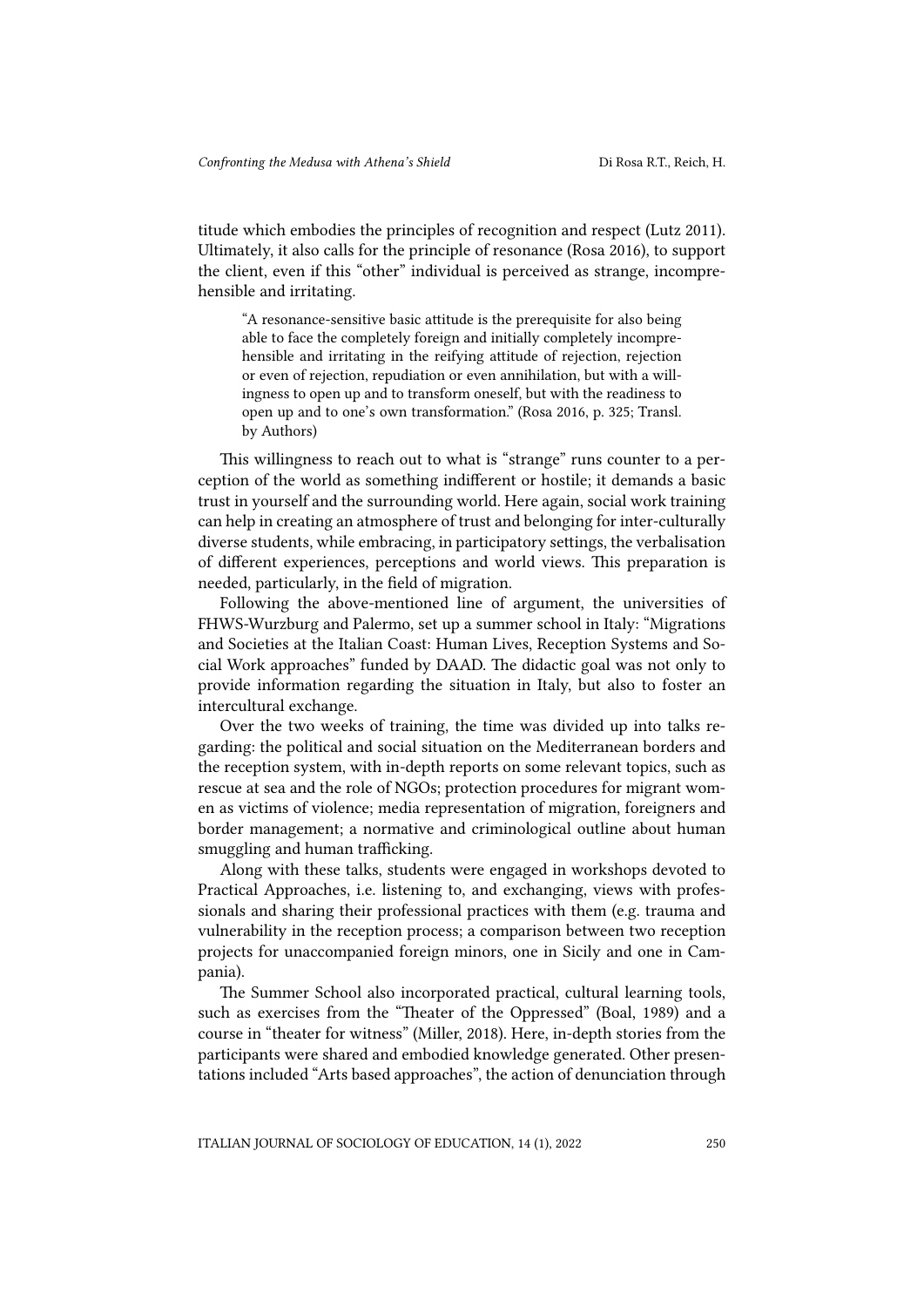drawing in the "Drawing the frontiers" project; the processes of inclusion through music in the "Sounds of integration" experience.

At the end, a round table discussion was held between Italian and foreign academics on the theme of "Empowering Refugees and Migrants.

The course was purposely conceptualized in a highly interactive manner and built on the so-called "elicitive" approach (Lederach, 1999)<sup>1</sup>, where knowledge is drawn from the group, in such a way that students would have the chance to "build relationships" with each other and share ideas, values and approaches. All this was based on the encounter theory, a basic principle for peace building (Standish, 2020).

A second aspect was that we aimed to incorporate knowledge, not only from academics, but by listening to the experiences and accounts of practitioners in the field. Thanks to the diversity of students from different educational and cultural backgrounds (from Nigeria, Ghana, Cameroon, Kenya, Germany, Italy), the variety of experts and abundance of approaches presented, the authors procured food for thought regarding methods and perspectives of social work training practices in the field of migration. Another significant element was represented by the plurality of the teachers' points of view, linked both to their nationality and their different roles in the field of migration: academics, NGO researchers, activists, psychosocial workers, trainers. Each of them brought to the table, and shared with the students, the experiences and knowledge acquired during their personal and professional lives, thus contributing to the breadth and variety of points of view of the working group.

The whole project was greatly affected by the pandemic and was forced to move on line rather than in live encounters (each of 10 days), with this act of resilience further shaping our reflections and insights.

## 1. Looking into the Medusa's Eyes: a look at the actual lives of migrants, refugees, newcomers to Italy

The first aspect to develop is awareness of what has been happening in the last few years in our society, mainly regarding all the political choices in the name of "security" or "protection". In particular, it is essential to foster access to updated information and strategies, so as to stay in touch with what is happening on the borders of Europe, especially with regard to human rights violations and in the reception centres for migrants and refugees.

It clearly emerged during the summer school talks - edited later in essays written by the speaker at the end of the summer school (Reich & Di Rosa,

<sup>1</sup> Lederach (1995) describes two possible approaches to *training* and education, the prescriptive and elicitive approaches. In the elicitive approach, the trainer acts as a facilitator of a collaborative learning process.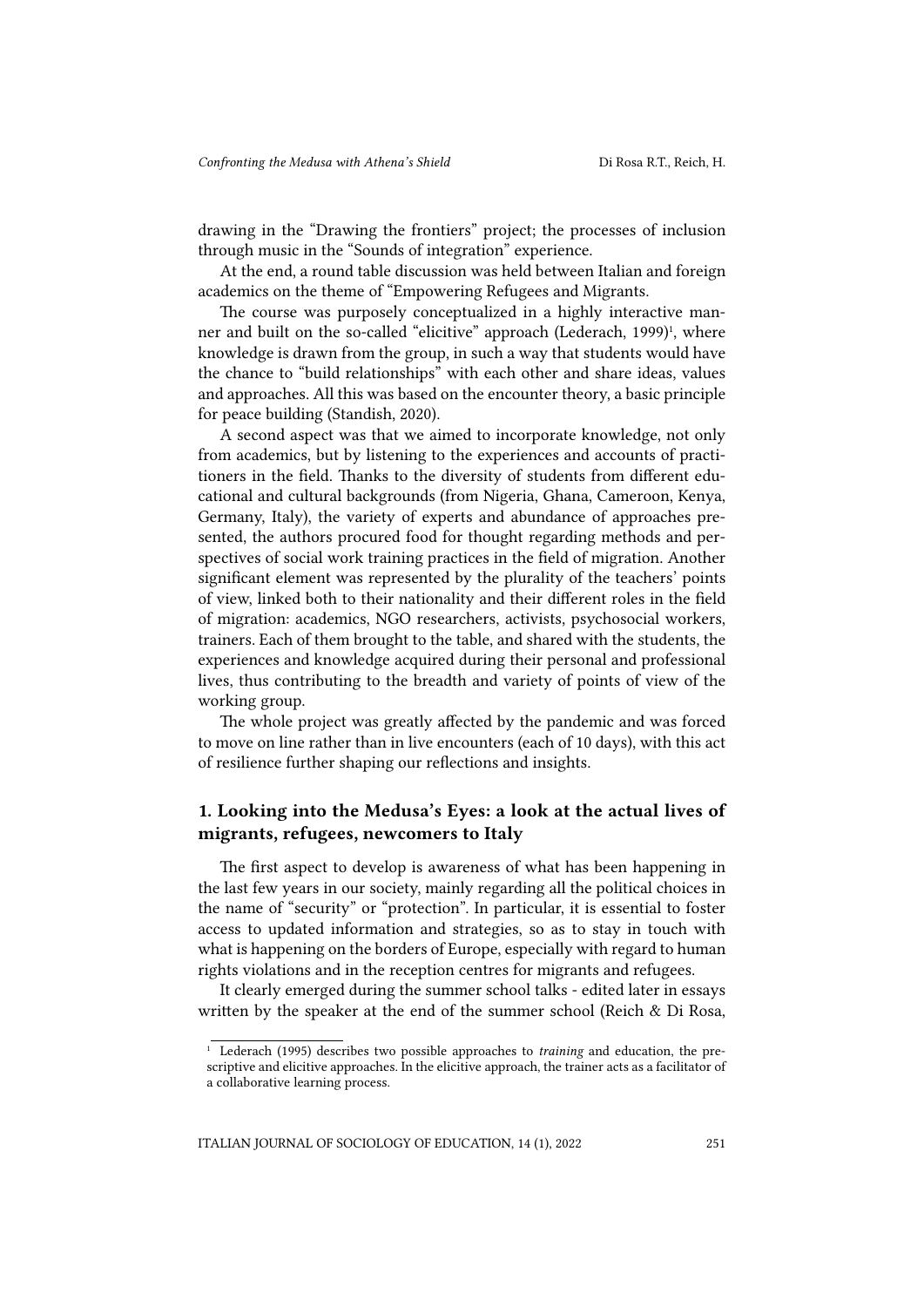2022) – that newcomers, refugees and migrant, undergo very tough conditions both in the transit from Libya to Sicily and in the reception system in Sicily, coming up against two different situations, two different levels of problems and risks.

A critical analysis of the public and political issues and widespread mistrust or indifference on the part of the general public, may help build up awareness about the social risks linked to applying negative connotations to migrants (e.g. regular/irregular, refugee/ asylum seekers, illegal, foreigners) allied to a climate of anxiety and suspicion inculcated in the general public via the media:

"The real danger, however, remains the political instrumentalization of anger and fear. This is the scam: aggravating the malaise (anger) with catastrophic diagnoses and simultaneously promising to cure it with unfounded diagnoses and dangerous drugs." (Battistelli, 2021, p. 17)

A constant facor in the migrant's experience is that of exposure to violence (Bartholini, 2021). Undoubtedly, this takes different forms, depending on whether we are dealing with the time in Libya, the dramatic conditions of travel by sea, or living in initial reception facilities. Yet, since social work is concerned with the excluded and marginalized, the profession cannot turn its head from these cruelties. In Europe there does exist (to some degree) a rule of law for European citizens, which is not guaranteed anywhere else in the world, in the shape of the Geneva Convention and Human Rights. Yet, the belief in the separation of human beings into different categories, the blunt protection of private capital and interests, and the "othering" of the "other" legitimizes exclusion and inhumane treatment.

In the workgroups, our students strongly underlined the importance of discussing how this kind of awareness of the real situation risks having a strong impact on professional practice and, above all, regarding professional compliance with the core principles of the deontological code; it also deeply undermines the heroic principles of human equality, distorting human rights and human dignity, allowing important phrases to become shallow, glib phrases.

In the group dynamics, thanks to the variety of students coming from different parts of the world (some also from a migratory background), the discussion and talks about the Italian situation provided an opportunity both to share experiences and opinions and to overcome initial negative personal feelings about goings-on at the frontiers of Europe. The power of confrontation and networking, behind the closed doors of the course, concentrated the debate about the possibilities for action, for collective transformation and change. Colleagues described their experiences in the field, their creative strategies and resilience to remain committed and engaged in alleviating suffering and bringing about change.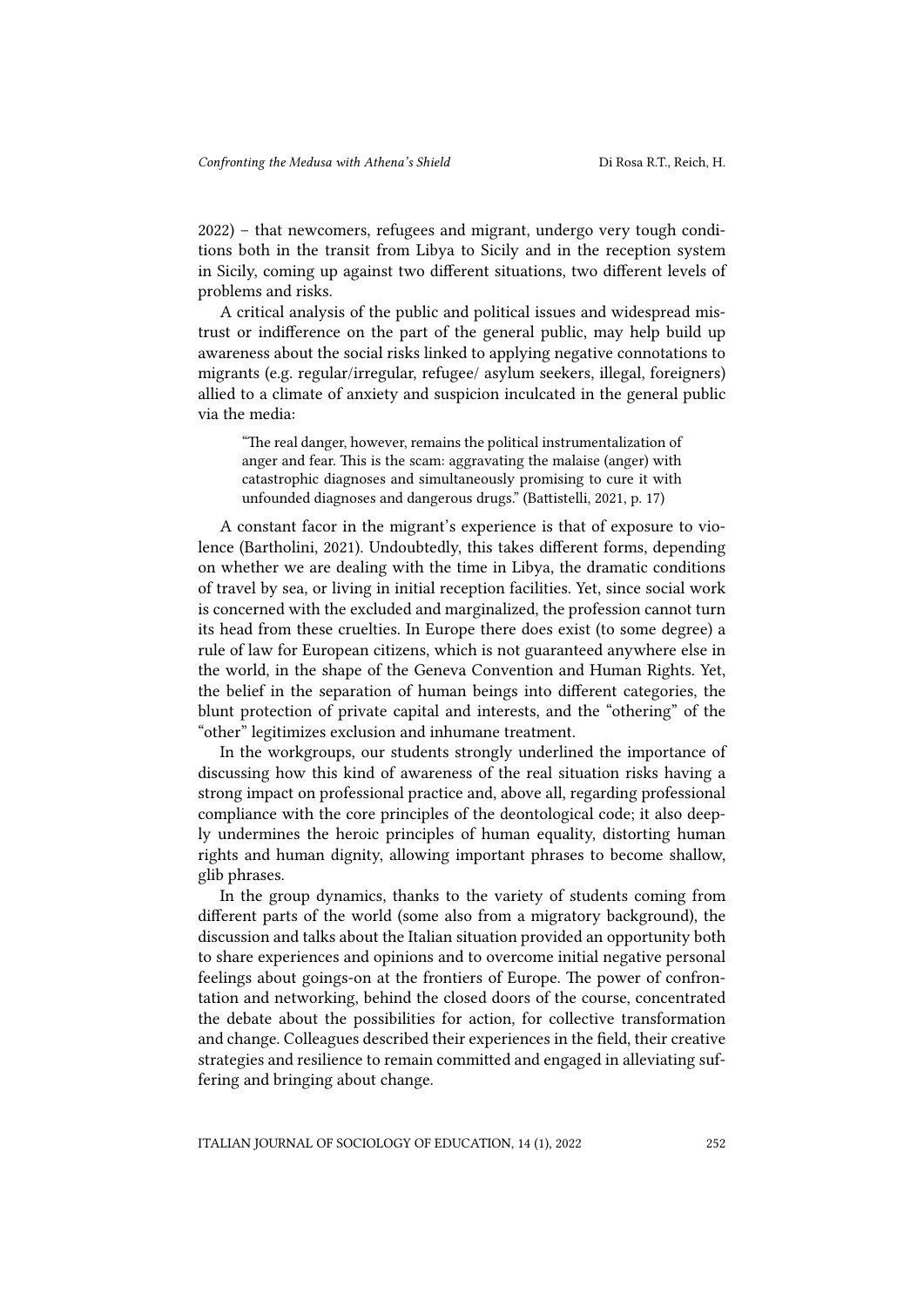The authors built on the ideas expressed in the documents produced by the students, the talks by the speakers and theoretical research, and came to the following conclusions, of particular importance for International Social Work Education in the 21<sup>st</sup> century.

# 2. Principles for Social Work and Social Work Education: seizing Athena's shield to look upon the Medusa and work for transformation

Social workers in the field are tackling the challenges described above, to bring about change, regarding brutal, first-hand exclusion, inhumanity, and suffering. Reflecting on the practices of reception and mutual adaptation to the actual criticalities that social operators encounter in facilitating access to new users and in building a helping relationship, therefore becomes extremely urgent. This is especially true if we think of the social worker as a professional capable of mediating between different actors (institutions, migrant families, migrants, the community of reference), networking from a perspective of mutual valorisation. A figure is needed to demand restructuring of the current welfare system, who is able to individuate and reinforce all the conditions of intervention as conceived, planned and managed, together with the community (Pattaro & Nigris, 2018).

Strategies of social-political activism aim to raise awareness about structural injustice, which only allows certain voices to be heard and to bring about a critical reading of meaning and interpretation. All this includes examination of race, cultural racism, intersectionality, and gender construction and opens up a space to include "other voices", "the empire writes back" and the creation of third spaces, in which new meanings can emerge.

In higher education, these activisms have been backed up by cultural studies, which have emerged as an interdisciplinary discipline with their concern about power and representation, (Hall, 1994, Butler, 1990, Hook, 1994); the cultural signification of socially constructed reality within unequal power-relations has been analysed in depth. Social work is sensitive to the marginalized, dealing with how certain populations are excluded within the global, national, regional, organisational and interpersonal systems.

Post-colonial theories have entered more and more into discussions of international social work (Askeland & Payne, 2008, Anand et al., 2919; Ranta-Tyrkkö, 2011) and also the understanding of truth as a construct.

"There is no knowledge that is true in itself, that is independent of the languages and institutions that we create and invent. Empirical reality does not exist as a universal truth but as an unending collection of "stories" that we tell. The truth is made, not found" (Irving in Chambon et al., 1999, p. 31)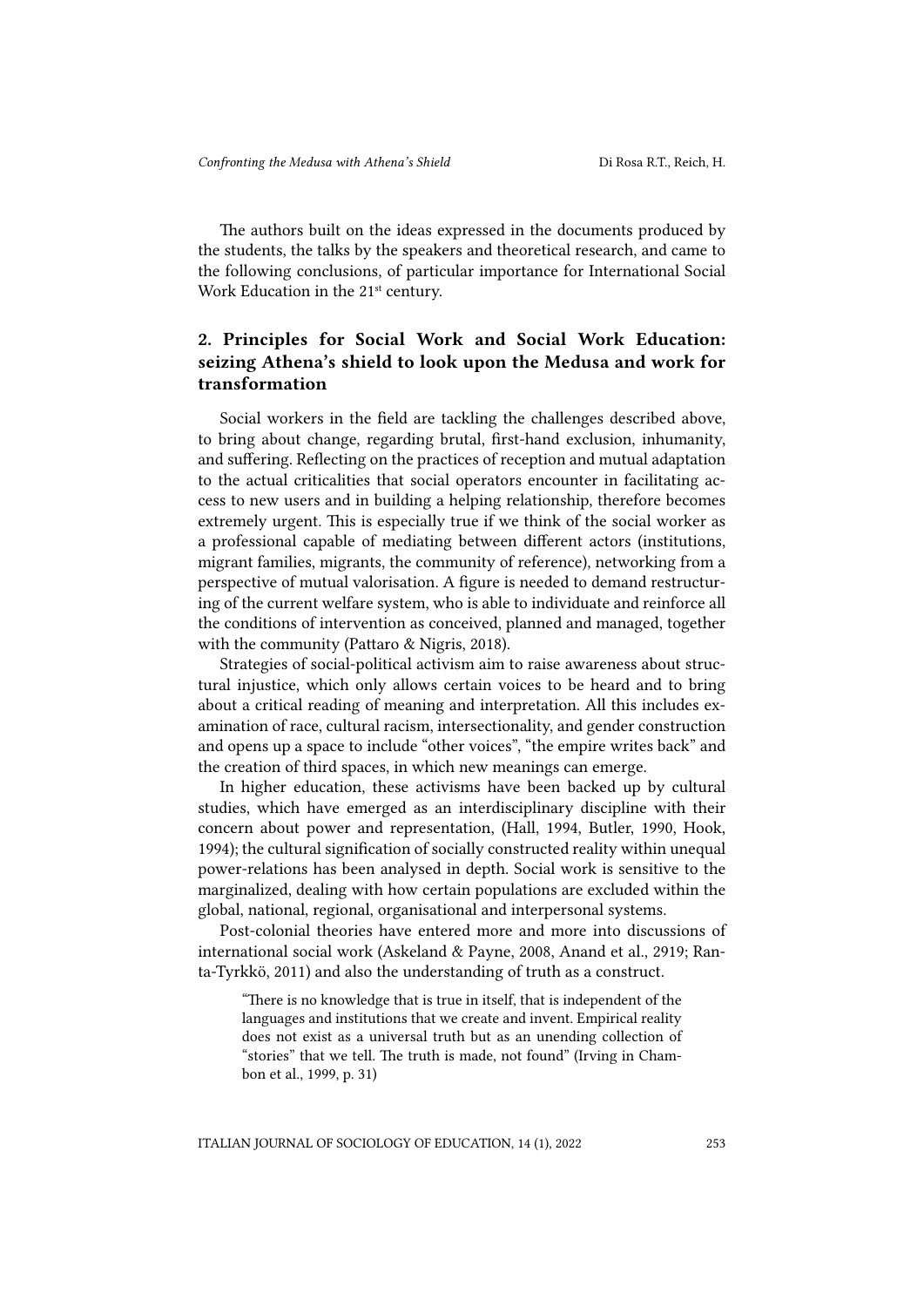Yet, this does not mean that within social work as such one is ready to part from a Cartesian understanding of truth.

"Social Work from the origins to the present has located its centre of gravity in these Cartesian foundations of modernism. The nature of knowledge research and truth for social work has largely relied on the methods of Decartes" (Irving in Chambon et al., 1999, p. 31).

This leads to the fact that the concept of reality as contingent and historical, constructed out of languages and cultural codes does not easily apply to the research, teaching and practice of social work. Given the need for establishing this paradigm in intercultural encounters, international social work has to transform certain assumptions within the national social work curricula and has to take the de-colonisation of the curricula seriously (Charles, 2019). This can only happen on the basis of an acceptance of a "social construction of reality" (Berger & Luckmann, 1966) and the cultural construction and inter-subjective validation of "truth" within a discourse.

The necessary re-framing and re-writing of the history of "reality" should be carried out by critically reviewing what exists and through its de-construction. Yet there is another way to encourage paradigmatic social change, which includes structural transformations. This other mode of re-writing, does not look directly to the past, but rather takes its inspiration from the future, anchoring its vision and intension there, and from there it deconstructs the blockages hindering the future from revealing the vision; it also looks to the past, but through a connection to its vision for the future<sup>2</sup>. However, there are similarities in the two approaches mentioned, the second delves more into the embodiment of the future and fosters a resource-oriented approach. This approach challenges a) the mind-body separation and b) a "problem-focussed" perception of reality; this also underlies the pathogenic model of health and well-being. On the social- collective level of well-being, the future-oriented, embodied approach is developed thoroughly in research about peace and peace-building (Lederach, 1999) and on the individual well-being level by the model of salutongenesis (Antonovsky, 1987). The question here is not: what can we do to combat illness, but rather, how is it that human beings remain healthy despite stress? Central to this salutongenetic model is the sense of coherence (SoC), which is a factor fostering well-being and which is connected to the sense- and meaning-making possibilities. Meaning is constructed through representation and can be conveyed in stories. Here, the social worker has to be open to "other" stories and their making sense, even though this might contradict his/her own understanding of reality. The

<sup>&</sup>lt;sup>2</sup> For a more precise explanation of the future-oriented mode of thinking or processing, see e.g. the method of "Causal Layered Analysis" by Sohail Inayatullah (Inayatuallah 2004) or Otto Scharmer's U Theory (Scharmer 2016).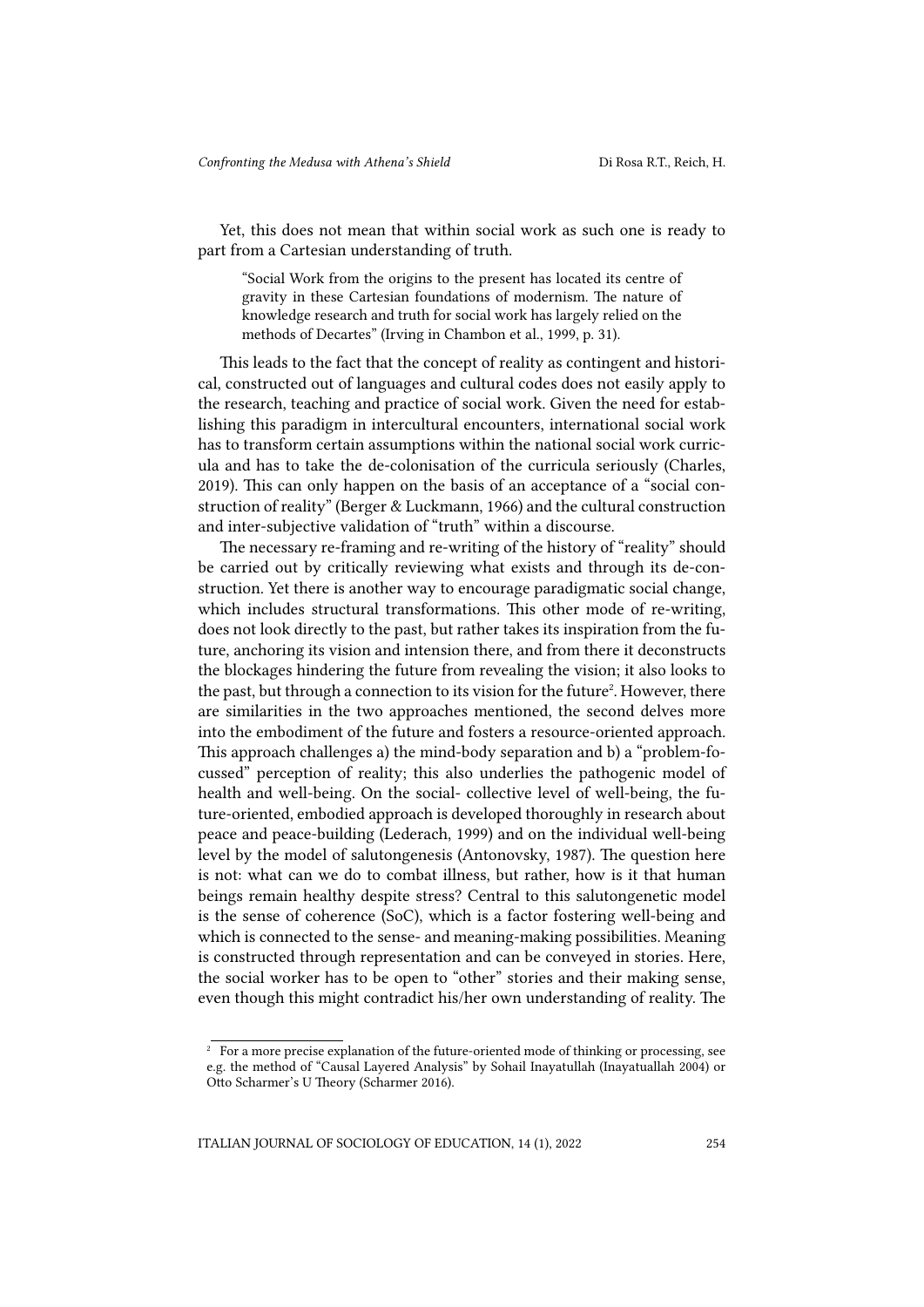common need to give answers to transnational phenomena on a structural level has generated a multiplication of training courses and Masters in migration and cross-cultural assistance, together with a spread of cooperation across borders, perceived as "cross fertilization in the profession" (Healy, 2008, p. 160).

Central to these insights is the pursuit of the following three principles:

- 1. Recognizing the *power of inter/trans-cultural settings*;
- 2. Inserting *experienced based learning methods*;
- 3. Fostering *personal development and growth* moving towards self-awareness and empowerment.

The considerations that emerged regarding educational principles and methods, required social workers to arm themselves with a shield of self-competencies, values and intervention methods, which might protect their personal and professional integrity even when faced by unjust structures and inhuman mindsets, so that they might act as transformative actors embodying universal human values (Deepak, 2012).

The above-mentioned principles and their validity are outlined and further explained in the following discussion.

### 2.1. Recognizing the power of inter/trans cultural settings through highly participatory teaching approaches, with room for interpersonal relationship-building

Migrating from one culture, one place to another, demands new learning, un-learning and invention, creating some kind of in-between space, liminal space for reconstructing the self, creating an identity which can embrace past experiences and stories, but also allows one to act within what are now new cultural settings and circumstances. Here, there is a lot of dormant potential for growth and change, also in the host community. Authentic encounter with others is central for this potential to come to the surface and for new creative solutions and communal creations to emerge. Transformation needs a lot of tolerance of ambiguity.

The way that societies behave towards newcomers reflects the character of the host community; it shows us how we treat vulnerability. It shows us the gaps in our education, our social systems, economic distribution and how to distribute economic wealth constructively It also questions how we normalize and homogenize individuals in our systems and how far they are prepared to accommodate true diversity on very different levels. Thus, on a deep level it refers to an individually and collectively constructed self-image and demands a shift in understanding the process of identity construction.

Observing global migration has led to an understanding of the social construction of identity as necessarily hybrid in nature, a "third space", a postcolonial sociolinguistic theory of identity and community realized through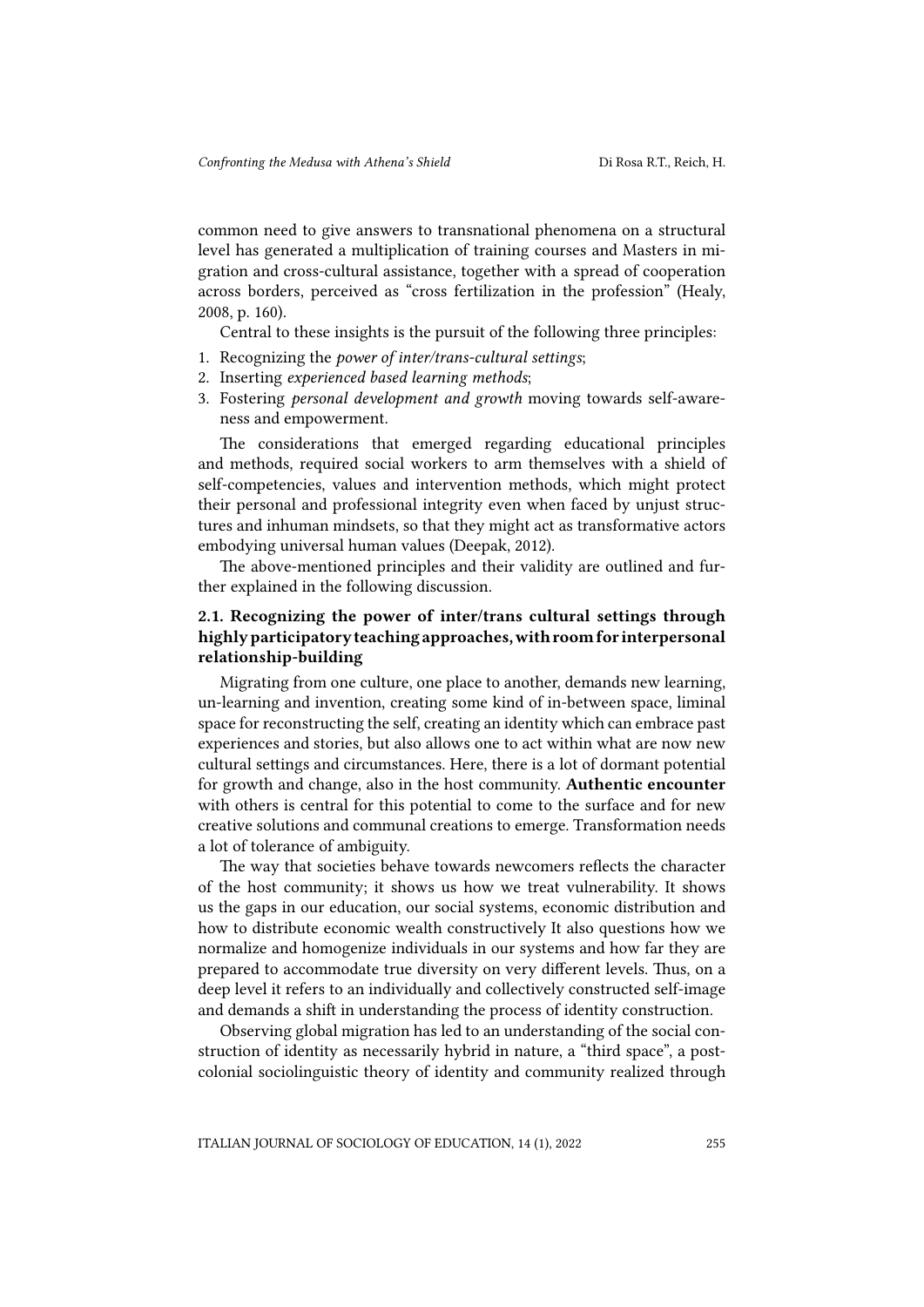language or education, (as termed by Homi K. Bhabha). This "hybridity" is not an unaccomplished state of being. Rather it can be seen as the constant in the ever-changing experiences of life, emphasizing the uniqueness of each individual, actor or context as a "hybrid" (Bhaba, 2004), in a natural state of being. To accept the slipperiness of the identity categories demands the acceptance of ambiguity. Ambiguity tolerance is central to working on the frontier.

## 2.2. Experience-based learning methods, which allow one, on the one hand, to listen attentively to practitioners in the field, and, on the other, to develop one's thinking and embodied learning

If we look at the approaches of social workers operating in the field of migration, we can learn many principles not necessarily taught at university. For example, the attitude towards time: the principle of "faster is better" is often highly valued in school or higher education, whereas taking time to think, to take time for relationship building and to invest in a long-term process with no immediate results is not often appreciated. Listening to practitioners, such as Salvatore Ingui (see Reich & Di Rosa, 2022), who works with music in the field of integration, it becomes obvious how important it is for the social worker to accept that integration is a long-term process, not possible overnight; the ambiguities need to be dealt with one-by-one. All this depends on perceptions of the self and of the newcomer and demands that one overcomes fear and accepts the "other". This cannot be forced into people's heads. Furthermore, if the principle of self-determination is seriously accepted, then social workers need to be ready to tackle solutions or behaviour which they are not expecting nor endorsing. They need to reinforce their trust in the process through process orientation and to accept not having control over the content outcome; however, they can be champions of the process itself and foster a participatory approach. Such approaches do lead to empowerment, needing to be central to the social worker's activity in the migration context.

This kind of learning departs from pure frontal teaching and demands that certain experiences are created, e.g. through games, sociometric line-up, role plays, encounters with practitioners etc., then discussed in the group. This allows each participant to build on what she/he already knows and integrate the new learning into his/her own construction of reality. These principles are high-lighted in migration education and peace education, which both work with intercultural settings and are thus worth taking into consideration for International Social Work education. These principles are also mentioned in post-colonial theory development. Here a central principle is to challenge the notion of "one truth", of "a single story" (Ngozi Adichie, 2009<sup>3</sup>) and open

<sup>&</sup>lt;sup>3</sup> The famous TED talk of Chimamanda Ngozi Adichie: The danger of a single story [https://](https://www.ted.com/talks/chimamanda_ngozi_adichie_the_danger_of_a_single_story)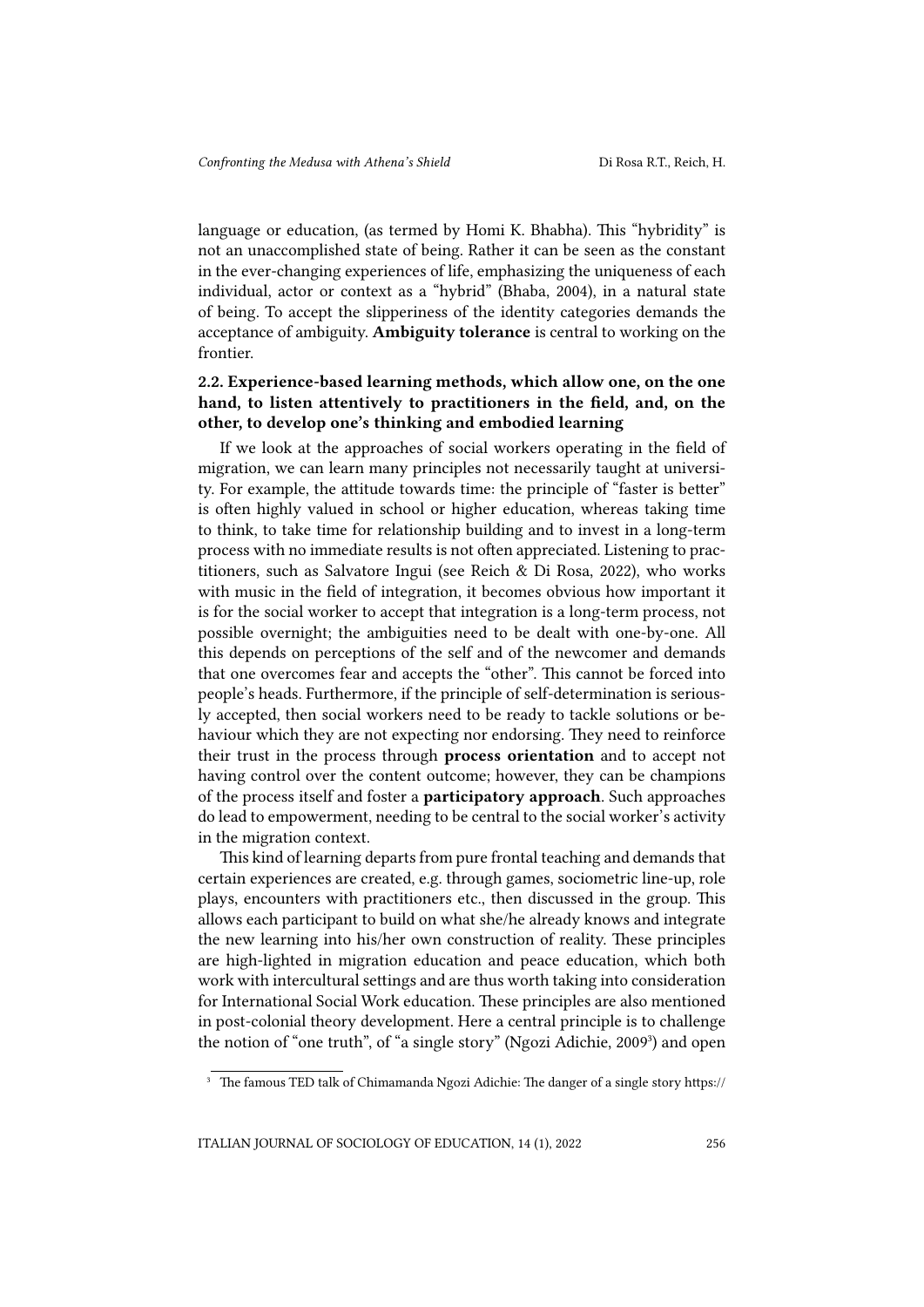up to stories which reveal the past and the present actions in a different light (Charles, 2019).

## 2.3. Fostering personal development and growth towards selfawareness and empowerment.

The need here is to incorporate a meta-cognitive aspect of placing oneself within a culture, recognizing thoughts not as reality, but as thoughts and to develop aspects of self-responsibility and self-care.

The principle of empowerment was emphasised by many speakers in their presentations in the summer school. They also showed the power of using cultural tools for representation, for telling stories and thus the re-creation of the identity of the beneficiary, aligned with the construction of identity of one's self. The power of the story is also a magical shield (Monti in Reich & Di Rosa, 2022), allowing one to recount everything one has experienced, whilst, at the same time, – through process orientation – leading towards a transformation of the victimization cycle.

Although conversation techniques and interviewing are part of the curricula of social work, time constraints, the workload and extensive administrative duties can easily lead one to rush through interpersonal encounters. Nonetheless, the fulfilment of the need to be seen and heard by another person is crucial for human beings to feel understood, to connect and to belong. Thus, the quality criterion of "more and faster is better" needs to be transformed into the acknowledgment of quality time as essential within a conversation.

In order to allow an authentic encounter to take place, the social worker needs to be fully present in those few minutes, with an embodied presence and not already busy planning the next step. She/he needs to pause, and be there to observe, sense, feel and listen with the totality of his/her being.

The capacity to be present and really open up to what the other has to say, even if this is only through the eyes and the body (as language might not be available), is crucial for one's feeling of dignity. This presence is based on sensing with the whole body what is there right then. It goes beyond purely extracting information, moving towards a recognition of the other and listening to the other's story in an open, non-judgemental, appreciative way.

The last point, which is actually obvious, given the difficult situations social work is facing in the field of migration, is the emphasis on self-care. This is something which is easily overlooked, particularly within the "missionary" approach. Yet, only a person who is stable enough to handle his/ her own emotions, who does not feel powerless on his/her own and who has enough self-confidence and self-efficacy to act consistently, can be of support for others. This does not mean that the social worker has to be distanced and

[www.ted.com/talks/chimamanda\\_ngozi\\_adichie\\_the\\_danger\\_of\\_a\\_single\\_story](https://www.ted.com/talks/chimamanda_ngozi_adichie_the_danger_of_a_single_story)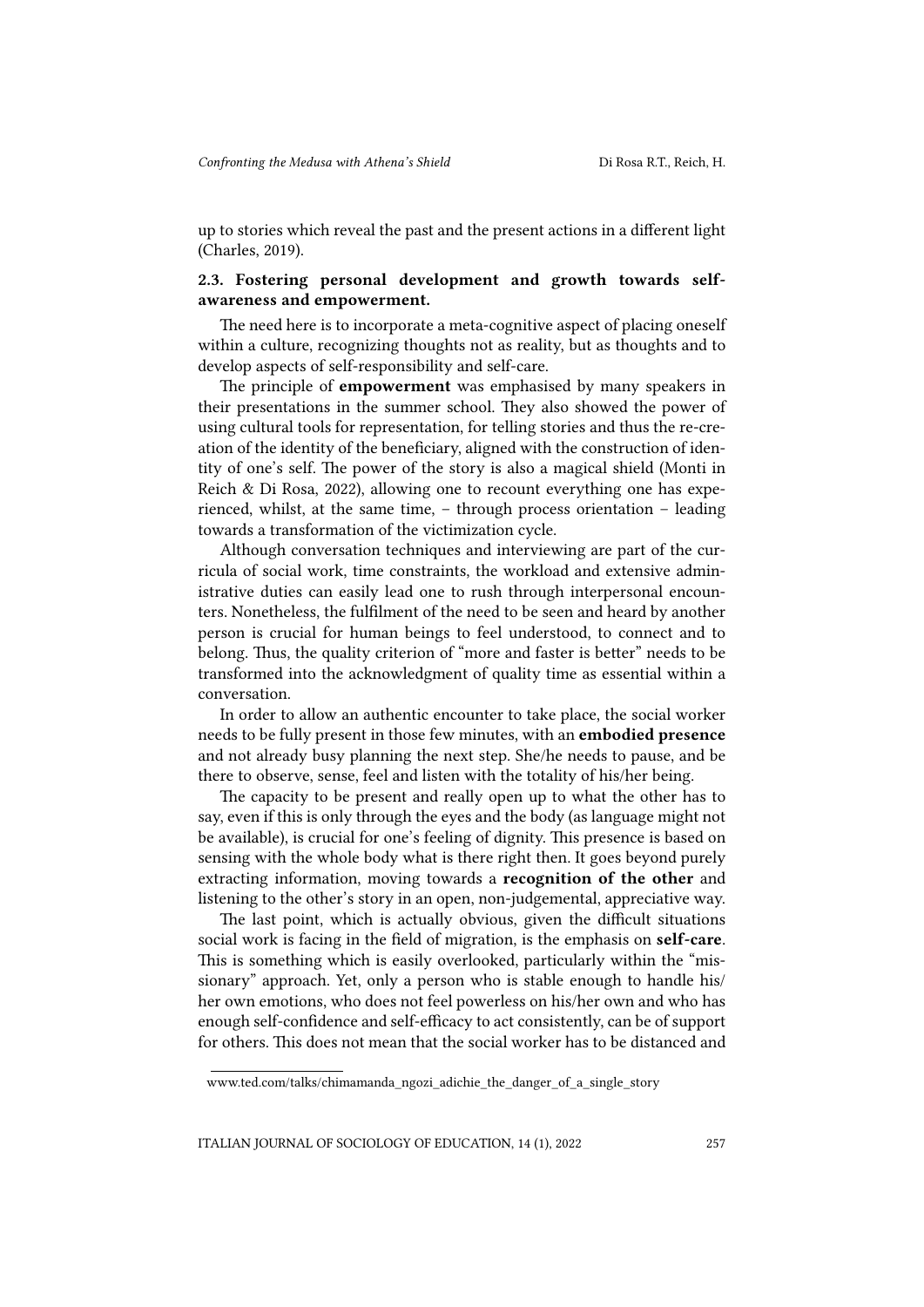untouchable, rather the opposite: she/he needs to be fluid and permeable to allow different emotions to run through, while remaining connected to her/ his inner self. This demands training, which needs to be offered in Social Work education.

## 3. Social Work Education: empowerment to pass on Athena's shield to future Social Workers

New challenges, along with existing ones, are involving social workers in increasingly international intervention processes, such as human trafficking or disaster response, and now in the pandemic from COVID-19. Today, the field of global social services displays the common need to provide answers for transnational phenomena.

Social work embraces various disciplines, which means that it incorporates different scientific models of reality from positivist to constructionist. However, unfortunately, the different scientific models are not often explicitly mentioned, nor are they discussed. Yet, to work in the field, we need to be aware of the effects of these different models on our perception of reality, how we organise it and act within it. This is what is termed as "culture", organisational culture or the culture of a discipline. Often dominated by a positivist assumption, social work emasculates itself if it reduces itself to this paradigm and sabotages its capacity to be an effective agent within intercultural settings and to act as a force transforming destructive "maps of meanings", cultures of separation, into more inclusive ones.

Social work needs to break free from this paradigm, and fully embrace the knowledge generated by cultural studies about power, representation and meaning-making processes in its curricula, as with positivist foundations. The importance of understanding meaning and thus recognizing culture is very palpable in the Italian case. As previously shown, the need for legitimization leads to a battlefield over meaning, which we do not easily recognize as we confuse representation with realities. Therefore, social workers need to be educated in the processes of meaning-making, the construction of reality and to be literate in "reading" categories, as sensitivity to power relations, knowledge about structural violence constitute a basis for understanding the principles of representation and the need to "unlearn" previous knowledge and acquire knowledge about meaning-making, the principles of representation and news-making (Rizzuto, 2020). Only with appropriate training in emotional intelligence can social workers distance themselves from the emotional triggers of the media and remain at a distance, contextualizing the information within their broader framework of knowledge. This is part of a much-needed self-competence for social workers. It becomes clear how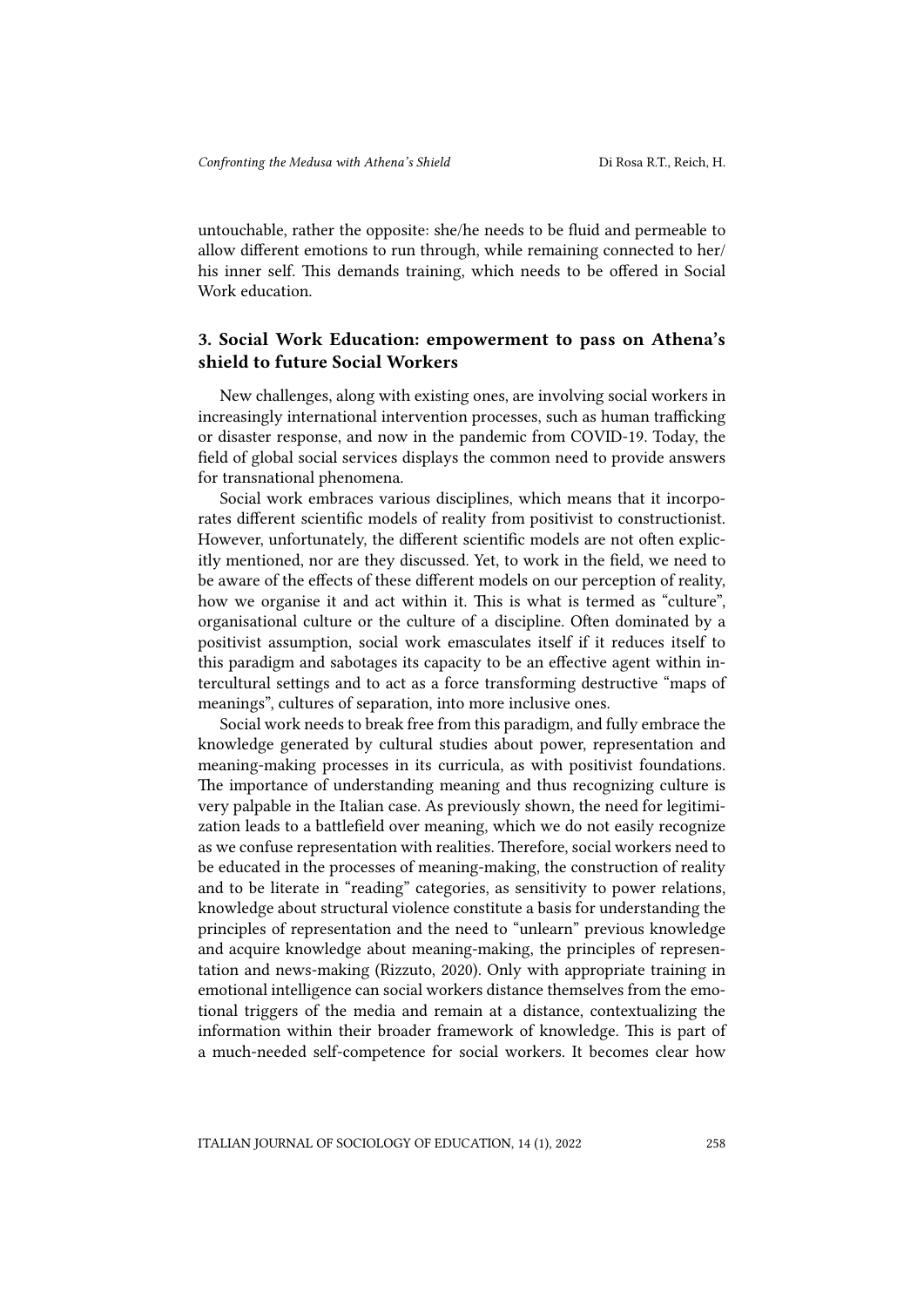much we need to reinforce integrity and resilience in the face of extreme violence (as this is the reality social workers are facing).

Social Work Education needs to respond and reinforce personal development within its curricula, along with adequate training in self-care, building up a character strong enough not to be overwhelmed in the face of immense suffering and to remain loyal to professional principles in spite of exclusive, inhumane policies.

Not always are these ethical and deontological principles easy to realize; in fact,

"while it is true that the presence of different cultures acts as a catalyst in the processes of change in society, this is equally valid for the professional category" (Di Rosa, 2017b, p. 132).

Here we need to react to the fact that social workers seem to easily adapt to such policies (Fazzi 2013). The settings for social work education need to be intercultural *per se*, both to embody intercultural competencies and tackle certain fears of stereotypes and of the "other" and to confront their perception regarding their ability to work with clients with different cultural backgrounds (Dominelli, 2010).

#### 3.1. Knowledge about culture

This is obligatory for true relationship building to occur between classmates and should be seen as a learning aim in the classroom. Differences should be brought to the surface and a space created for the different stories and different opinions expressed. Given the hierarchical structure of the teaching setting, (including the assignment of marks), trust first needs to be built up, so that students do not fear negative sanctions; it needs to be clear that different "truths" exist at the same time, without one being "wrong" and the other "right".

Intercultural competence implies overcoming personal and professional prejudices on the part of social workers, improving understanding and awareness of diversity, culture, marginality and exclusion, adapting to particular individual situations and their own modes of operation (Di Rosa, 2017b, p. 132).

Every violation of human rights is lodged in the meaning-making system, in the cultural context, thus often provoking not-so-simple answers to a question, as to whether conduct is to be condemned or is culturally justified. In certain ways, it is about the question: "When is difference simply different and when is it unfair?" (Healy, 2007) To answer this question, the social worker needs to be aware of his/her interpretative system, embeddedness in a culture sustained by power relations, whilst acknowledging power without guilt, but as an opportunity to bring about change. In order to bring about constructive change, it is not so relevant how the social workers interprets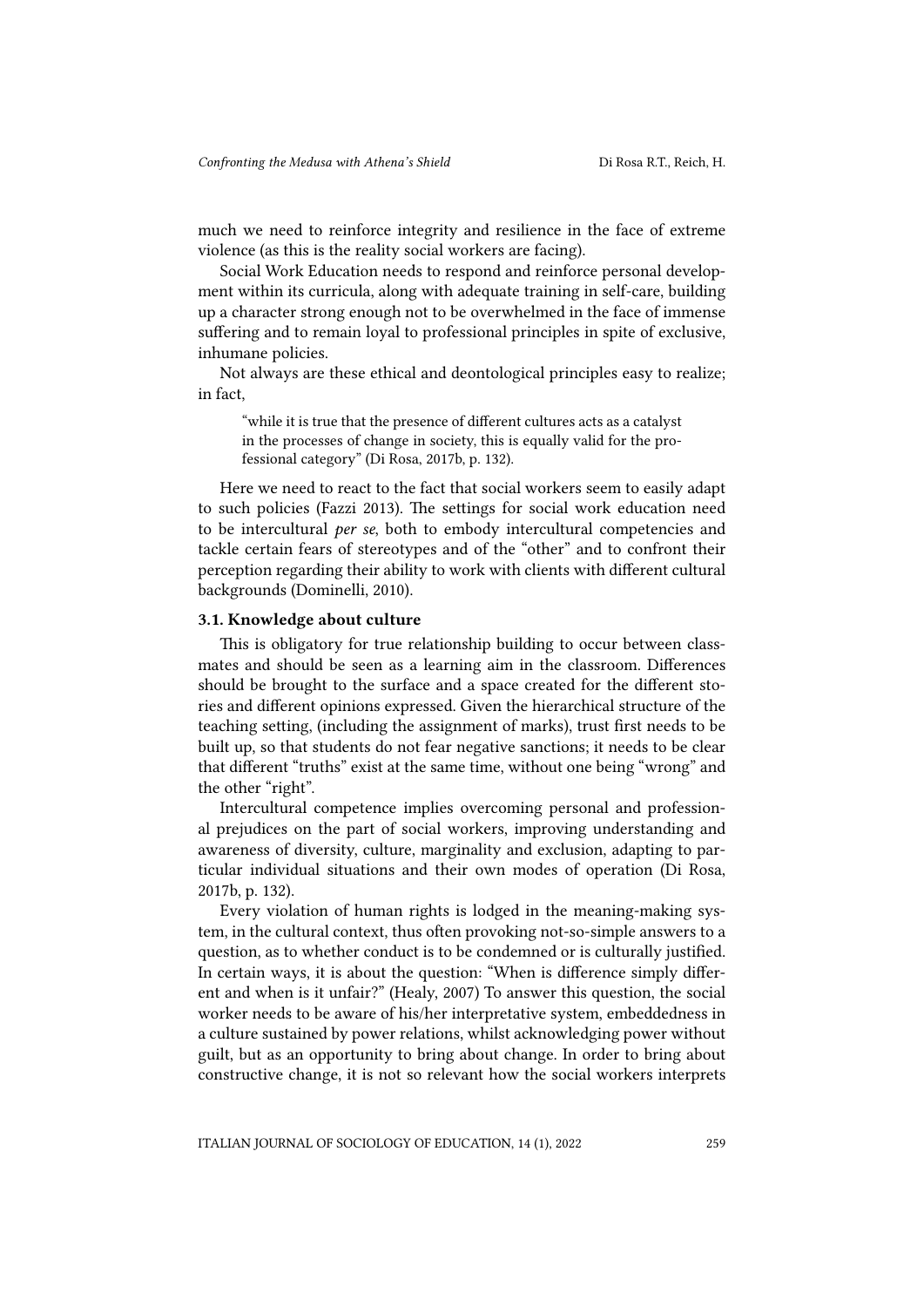the event, but rather how the people involved connote it; a space needs to be given to the very different forms of interpretation of the situation, something which demands appropriate education be provided by social work faculties.

"Global social work deals with problems that are caused between countries, that occur across national boundaries or that are issues that countries work together to collectively solve." (Harris, 1997, p. 429).

#### 3.2. Personal development. Learning to work collectively and systemically

The competence required of practitioners engaged in this field is, first and foremost, that of being able to work in context-appropriate ways, whether at the level of individuals, families, communities or service systems, and that of working flexibly; a generalist approach that is adaptable and context-appropriate is preferable to a high degree of specialization, both in methods and approaches. This, in turn, has implications for how social workers are trained in international practice. In addition to training in the theories and methods of direct intervention (including counselling, casework, group work, and community work), it is vital that indirect theories, systems and methods be covered in depth (including social policy, organization and management, and research).

Working with immigrants offers a challenge and, at the same time, an opportunity to provide a social service that is authentic, based on the defence of human rights and real integration, encouraging shared citizenship between foreigners and the indigenous population. To achieve this, it would be appropriate to foster multidimensional and synergistic change, with the participation of the academic world, in the social and institutional contexts in which social workers operate:

"Educational institutions must prepare their students for these kinds of challenges which they probably will meet as social workers in a multicultural society. Social work students must be given the competence needed to work with a diverse population in a well-informed and culturally sensitive manner" (Bø, 2015, p. 562).

There are now more training courses, Masters and specializations devoted to working with migrants. University programmes, which until recently did not include specific courses for preparing social workers to interact with people belonging to other cultures, are starting to offer courses in migration and the dynamics of cross-cultural assistance, though the content of these courses varies greatly from place to place. It might therefore be opportune for the university, first of all, to integrate cross-cultural knowledge in its courses and, consequently, to urgently provide for the training of new generations of professionals (Di Rosa, 2017b).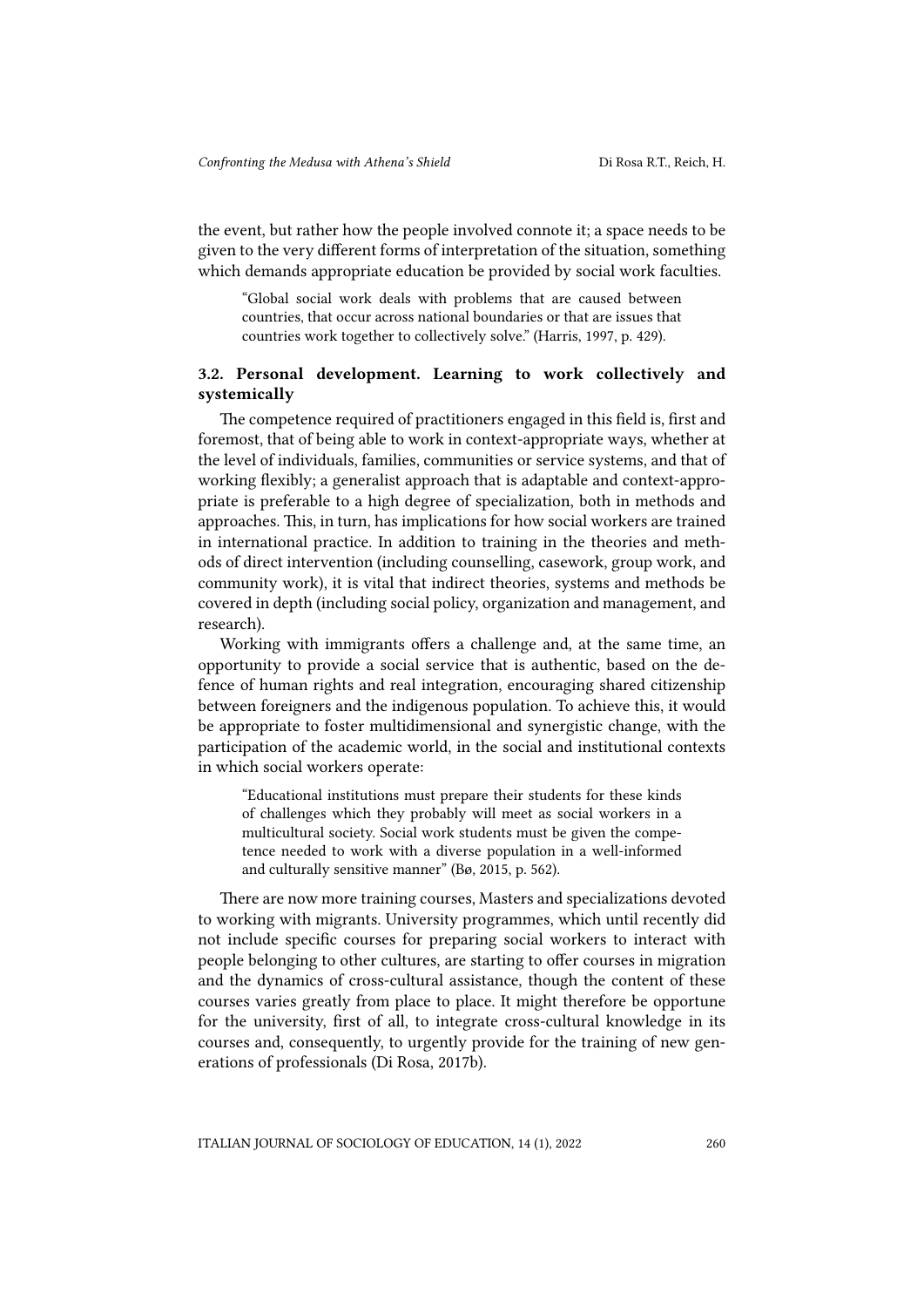There are three areas of knowledge and competencies, which seem to be of particular importance for Social Work Education in the 21<sup>st</sup> century:

- 1. Theoretical knowledge and Knowledge about the facts on the ground and the capacity for critical assessment.
- 2. Practical knowledge about participatory, collective methods for dialogue and empowerment.
- 3. Personal and Professional integrity, which includes emotional intelligence, self-awareness, self-care, mindfulness and ambiguity tolerance.

These elements seem to be of particular importance in the light of an increase in group-focused enmity, along with repressive and despotic governments. We need to prepare social workers to tackle unjust structures and inhumane mindsets and create a shield to protect their personal and professional integrity. Empowerment is not only a principle needed in working with beneficiaries or the (neoliberal) "client", but is also needed as a principle in social work education. Only empowered social workers can act as transformative actors embodying universal humane values such as social work (the human rights profession).

#### 3.3. Broadening the vision, expanding the sphere of action against global injustice

Even though social work has played a central role in the reception system, the analysis of the Italian situation shows that it has not played a very decisive role in the implementation of national immigration policies and in so-called integration policies, remaining more closely-linked to the management of reception and issues related to vulnerability than to the development of new citizenship. This is a function of social work that should be rediscovered and firmly implemented by professionals, by demanding their participation in the planning of social policies.

Moreover, the awareness of what is now a stable presence of people with a migrant background in Italy, should lead the social services to invest heavily in another field of intervention, that of community intervention with immigrants who are legally resident in Italy, at various levels of integration in local communities. Attention and specific expertise should be channelled towards "quasi-citizens" (with their own specific requirements), who can access social services in the same way as indigenous citizens.

Another direction in which to invest in terms of community work is in the promotion of participation at the level of associationism, in order to foster a sense of responsibility and encourage participation in public life (Pattaro & Nigris, 2018). On the professional level, there is a need for a collaborative relationship with immigrant associations, enhancing existing informal networks among "less protected" subjects, and taking on an active role in the promotion, development and advancement of all integrated social policies,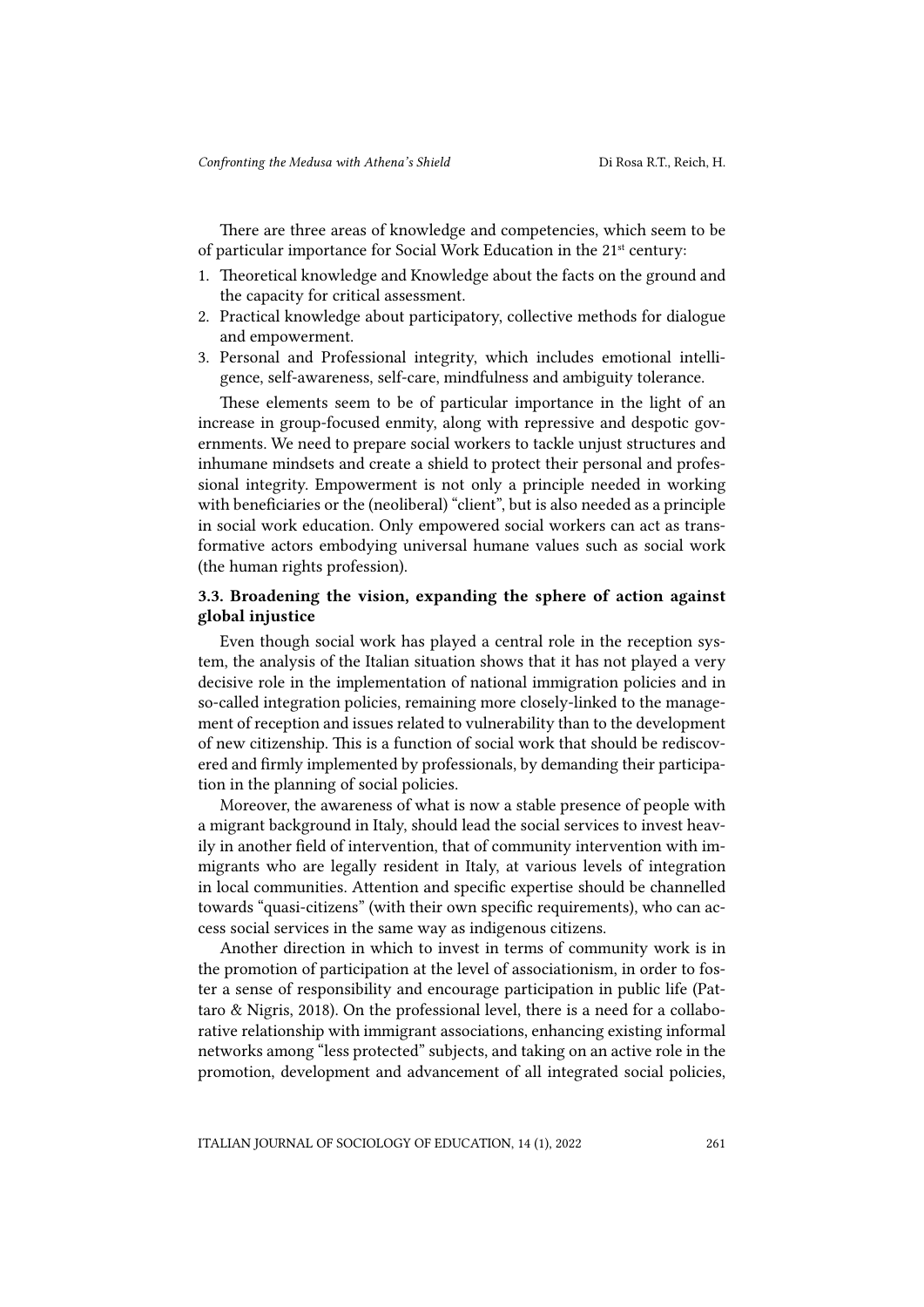aimed at fostering social and civic advancement, emancipation and responsibility within the community and minority groups (including activities that encourage dialogue and integration).

This entails building a bridge between the various parties in order to guide them towards mutual recognition in a serene and non-prejudicial context, where migrants may find access to services (health, social services), social integration (neighbourhoods, schools), protection of cultural specificities (associations) and prevention of violence and discrimination.

At the same time, the resident population may thus find social reassurance and might help in redefining the concept of citizenship in the social sense, with sensitization as regards avoidance of stereotypes and prejudices and education towards democratic coexistence.

Community intervention is becoming increasingly necessary, also in response to increasing racism and rejection throughout Italy, putting at risk the limited integration laboriously achieved by migrant families. Mainly in the case of long-standing resident immigrants, specific attention is needed in terms of promoting participation to deal with the urgent necessity to satisfy not only needs and essential rights (Barberis & Boccagni, 2017), but also the higher level of community and social needs and rights, something that is even more pressing at a moment in history when openly nationalistic and discriminatory episodes are becoming more frequent.

One of the areas in which social work intervention should be urgently reinforced is in relations of local coexistence, where social workers could act as an interface between migrants and the local population "placing them in a network with a view to reciprocal enhancement" (Pattaro & Nigris, 2018, p. 8); this might require a strong commitment for the social worker in sensitizing the resident population, paying attention to the socio-relational dimension of the processes of insertion locally, and monitoring the risks of conflict or tensions linked to co-habitation, especially in multi-ethnic housing.

## Closing remarks: Moving towards Transformation of Social Work Education in dealing with the Medusa

In many countries, as in Italy, there remains a need to develop, in particular, "the integration of exemplars and approaches to social work practice regarding migration as an issue in advancing social justice and human rights" (Popescu M. & Libal K., 2018, p. x). This line of professional development could well benefit from connections and exchanges with the international community (Raya & Lopez Pelaez, 2017).

It would also be appropriate to develop a scientific and methodological commitment to understanding and knowing the complex process of international migration and its connections with the local scenarios in which it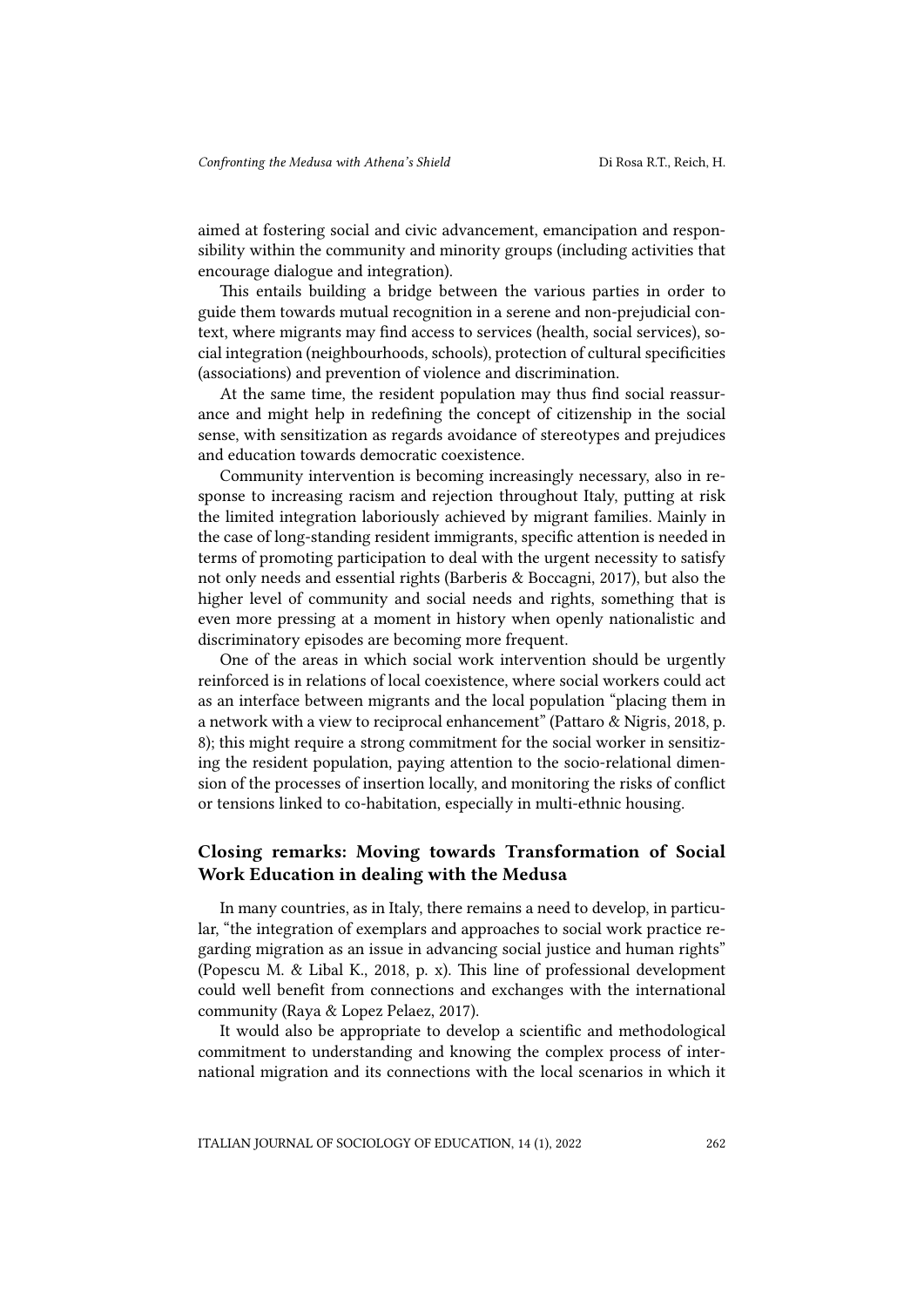operates. Even the small local context becomes international and influenced by globalisation; this is a concept that the 21th century social worker must have very clear, otherwise all his/her territorial work will be meaningless, because it will lack links with the surrounding reality. This needs to enter the International Social Work curriculum.

Furthermore, the knowledge of cultural studies and the perception of reality as cultural constructs, needs to become an important element within International Social Work education. Along with this, come the establishment of qualitative and ethnographic research methods, to foster transcultural research.

However, a "more information" approach is not sufficient. International Social Work Education will also need to transform its teaching practice to reinforce ambiguity tolerance and the resilience of social workers and to foster their professional grounding and embodiment of the value system of the social work profession. This means that embodied practices of self-awareness and personal development should be included in curricula as well as experience-based learning and participatory teaching methods within an intercultural setting.

To summarise: international Social Work education needs to develop further with regard to its curricula and integrate principles of post-colonial curricular development, migration education and peace education. This means, in concrete terms that it needs to:

- 1. Spot the power of inter/trans cultural settings through a highly participatory teaching approach with room for interpersonal relationship building;
- 2. Insert innovative, experience-based learning methods, which, on the one hand, allow one to incorporate one's learning and, on the other, to listen to practitioners in the field;
- 3. Foster personal development and growth, in moving towards selfawareness and empowerment. This latter aspect needs to incorporate a meta-cognitive aspect of placing one within a culture, recognizing thoughts not as reality, but as thoughts and teaching aspects of selfresponsibility and self-care.

Given the enormous challenges facing us, we cannot solve these problems thinking in the same old way. Rather, we need to transform our understanding of who we are and start to narrate our personal stories, not in the categories of separation - my mind separated from my body, me separated from you, me separated from nature – but from the perception of deep connection with each other. This demands tackling our fear of the unknown and starting to listen to wisdom emerging from other cultures and engaging deeply with embodied forms of knowledge.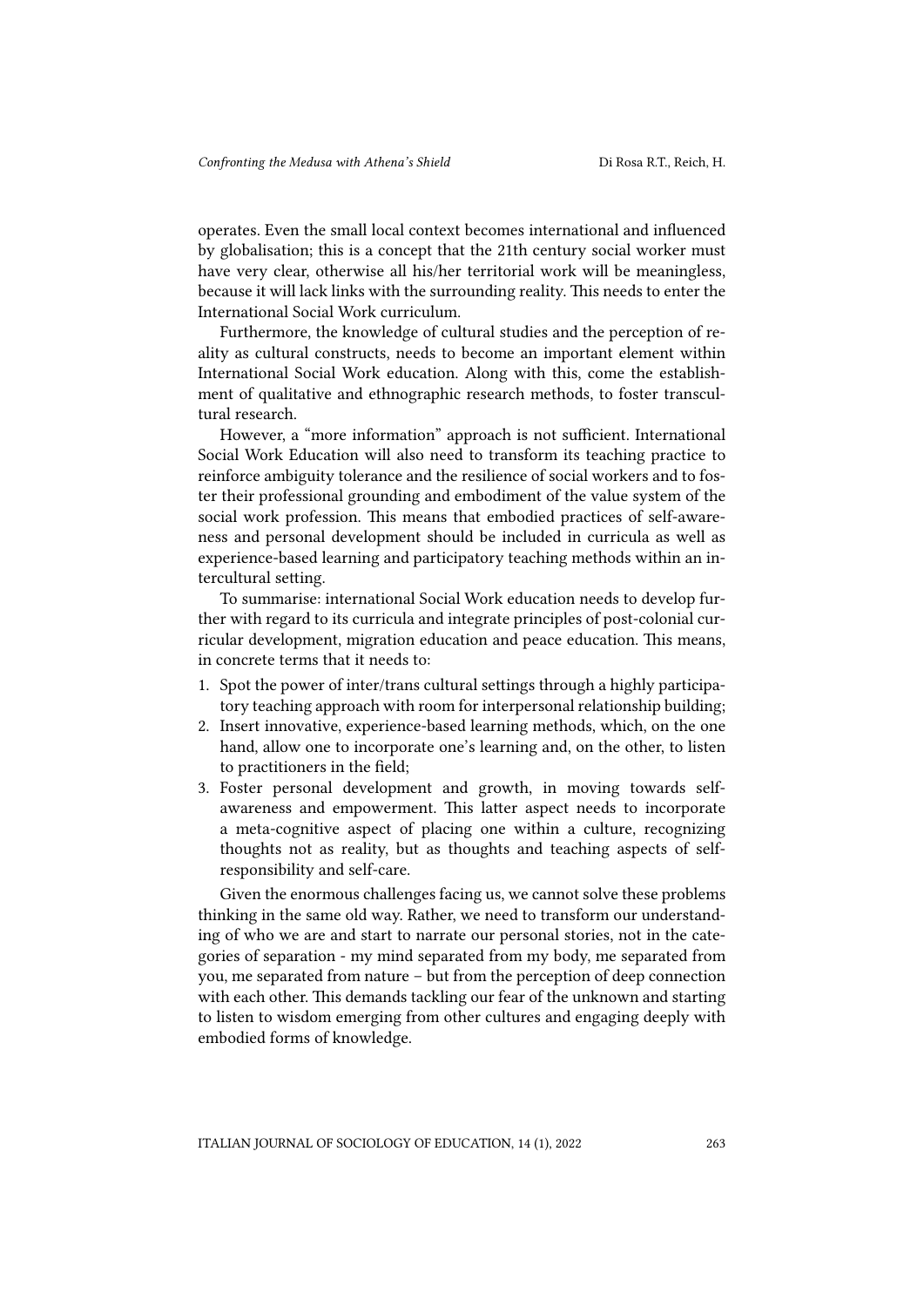## Acknowledgments

The article is the result of the joint reflection of the two authors; however, in order to attribute authorship to the parts, the introduction and paragraph 1 are to be attributed to Roberta T. Di Rosa and paragraph 2 to Hannah Reich; paragraph 3 and conclusions were jointly authored.

#### References

Ambrosini, M. (2019). Migrazioni. Milano: EGEA.

- Anand, J., & Das, C. (2019). Global Mindedness in International Social Work Practice. London: Macmillan Education UK.
- Antonovsky, A. (1987). The salutogenic perspective: Toward a new view of health and illness. *Advances*, 4(1), 47–55.
- Askeland, G. A., & Payne, M. (2008). Globalization and International Social Work. London: Ashgate.
- Baldwin-Edwards, M. (2012). The Southern European model of immigration. In M. Oko'lski, (ed), European Immigrations (pp. 149- 158). Amsterdam: AUP.
- Barberis, E. (2010). Il ruolo degli operatori sociali dell'immigrazione nel welfare locale. *Autonomie Locali e Servizi Sociali,* 33(1), 45-60.
- Barberis, E., & Boccagni, P. (2017). Il lavoro sociale con le persone immigrate. Bologna: Maggioli.
- Barn, R. (2008). Dealing with social services: migrants' experiences and perceptions of Institution. Strasbourg: Council of Europe.
- Bartholini, I. (2021). Migrazioni forzate e diritti disattesi. Lo sguardo di genere sui bisogni di frontiera. Milano: Franco Angeli.
- Battistelli, F. (2021). Italiani e stranieri. La rabbia e l'imbroglio nella costruzione sociale dell'immigrazione. Milano: FrancoAngeli.
- Berger, P., & Luckmann, T. (1966). The Social Construction of Reality: A Treatise in the Sociology of Knowledge. London: Penguin Books.
- Bhaba, K. H. (2004). The Location of Culture. London: Routlegde.
- Bø, B. P. (2015). Social work in a multicultural society: New challenges and needs for competence. *International Social Work*, Vol. 58(4), 562-574.
- Boal, A. (2002). Games for Actors and Non-Actors. London: Routledge.
- Butler, J. (1997). Further Reflections on Conversations of Our Time. *Diacritics*, 27(1), 13-15.
- Calavita, K. (2005). Immigrants at the Margins. Cambridge: CUP.
- Cesareo, V. (2020). 1994-2019: Twenty-five Years of Migrations to Italy. in V. Cesareo (Ed.), The Twenty-fifth Italian Report on Migrations 2019 (pp. 5-18). Milano: Fondazione ISMU.
- Charles, M. (2019). Effective Teaching and Learning: De-colonizing the curricula. *Journal of Black Studies*, Vol. 50(8), 731–766.
- Cohen-Emerique, M. (2017). Per un approccio interculturale nelle relazioni sociali. Trento: Erikson.
- Cox, D., & Pawar, M. S. (2013). International Social Work. Issues, Strategies, and Programs. London: Sage.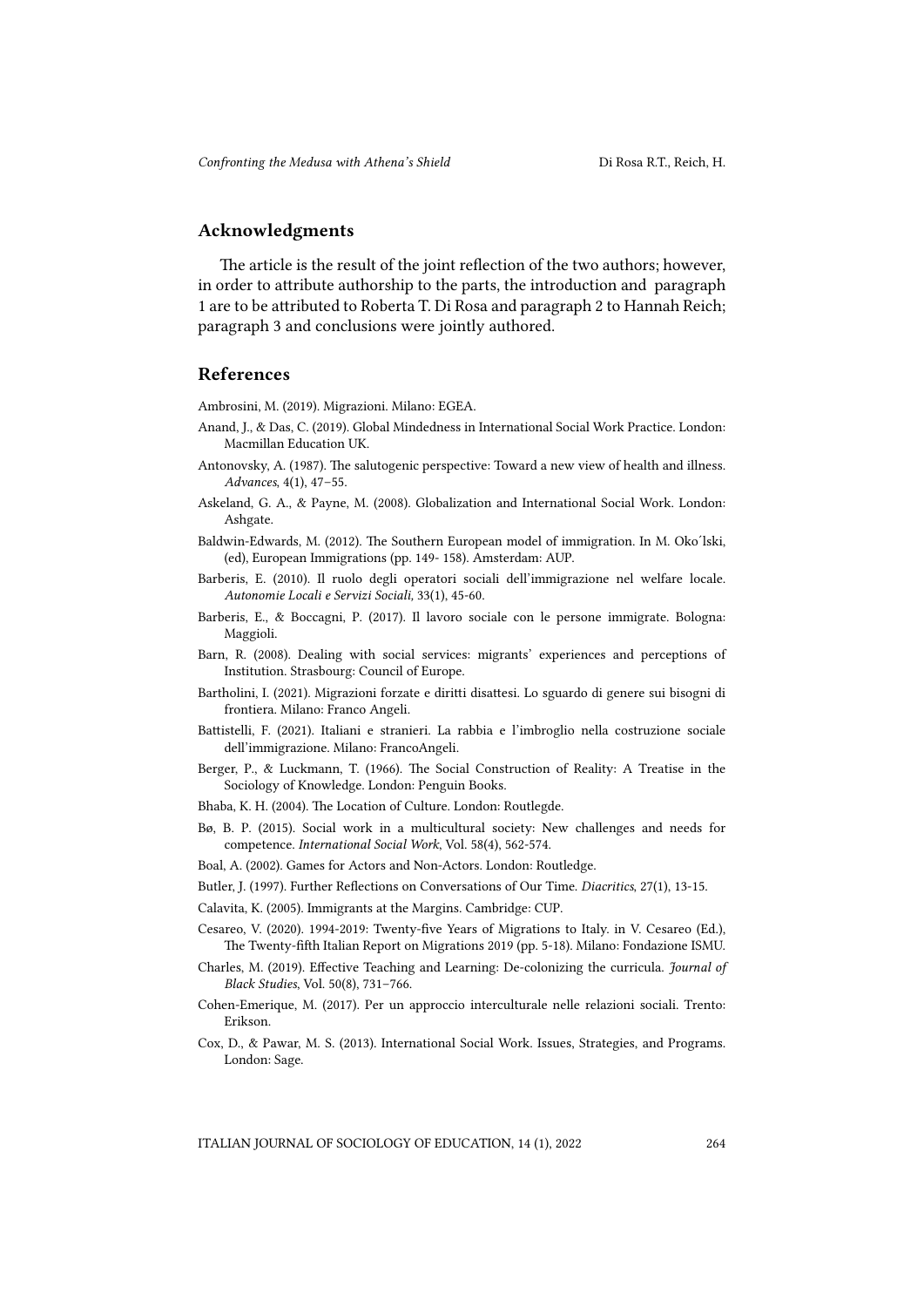- Di Rosa, R. T. (2017a). Politiche, servizi e migranti. Questioni aperte sull'integrazione. *La Rivista delle Politiche Sociali*, Vol. 2017-1, 121-131.
- Di Rosa, R. T. (2017b). Towards Cross-cultural Social Work. A Teaching Approach for Development of Intercultural Competences. *Comunitania. International Journal of Social Work and Social Sciences*, Vol. 2017-13, 121-135.
- Di Rosa, R. T. (2021). International Social Work: Professional Debates about Global and Local Practices. In V. Favarò, & S. Marcenò (eds), Rethinking Borders. Decolonizing Knowledge and Categories (pp. 129-154). Palermo: UnipaPress.
- Dilts, R., Hallbom, T., & Smith, S. (2012). Beliefs: Pathways to Health & Well-Being. London: Crown House Pub.
- Dominelli, L. (2010). Social work in a globalizing world. Cambridge: Polity Press.
- Fazzi, L. (2015). Social work, exclusionary populism and xenophobia in Italy. *International Social Work,* Vol. 58(4), 595–605.
- Healy, L. M. (2008), International Social Work. Professional Action in an Interdipendent World. New York: Oxford University Press.
- Hooks, B. (1994). Outlaw culture: resisting representations. New York: Routledge.
- Hugman, R., Moosa-Mitha, M., & Moyo, O. (2010). Towards a borderless social work: Reconsidering notions of international social work. *International Social Work,* 53(5), 629- 643.
- Hugman, R. (2010). Understanding International Social Work. A Critical Analysis. New York: Palgrave Macmillian.
- Inayatuallah, S. (2004). Causal Layered Analysis: an Integrative and Transformative Theory and Method," in S. Inayatullah, (ed). The Causal Layered Analysis Reader. Taipei: Tamkang University Publications.
- Chambon, A., Irving, A., & Epstein, L. (1999). Reading Foucault for Social Work. New York: Columbia University Press.
- Standish, K. (2021). Encounter Theory. *Peacebuilding*, Vol. 9:1, 1-14.
- Lederach, J. P. (2005). The moral imagination: The art and soul of building peace. Oxford: Oxford University Press.
- Lutz, R. (2011). Das Mandat der Sozialen Arbeit. Wiesbaden: VS-Verlag.
- Lynn, R. (2010). Mindfulness in Social Work Education. *Journal Social Work Education*, Vol. 29 (3), 289-304.
- Miller, J. (2018). The Transformative and Healing Power of Theatre of Witness. *The Canadian Journal for the Study of Adult Education/ La revue canadienne pour l'étude de l'éducation des adultes*, Vol. 30-2 August/août 2018, 47–56.
- Newell, J. M., & Nelson-Gardell, D. (2014). A Competency-Based Approach to Teaching Professional Self-Care. An Ethical Consideration for Social Work Educators. *Journal of Social Work Education*, Vol. 50 (3), 427-439.
- Pattaro, C., & Nigris, D. (Eds.). (2018). Le sfide dell'aiuto. Assistenti sociali nel quotidiano dell'integrazione (pp. 7-18.). Milano: Franco Angeli.
- Popescu, M., & Libal, K. (2018). Editorial: Social Work With Migrants and Refugees: Challenges, Best Practices, and Future Directions. *Advances in Social Work*, Spring 2018, 18(3), i-x.
- Ramanathan, C.S., & Link, R.J. (1999). All your futures: principles and resources for social work practice in a global era. Belmont, CA: Brook /Cole.
- Ranta-Tyrkkö, S. (2011). High time for postcolonial analysis in social work. *Nordic Social Work Research*, June 2011; DOI: 10.1080/2156857X.2011.562032